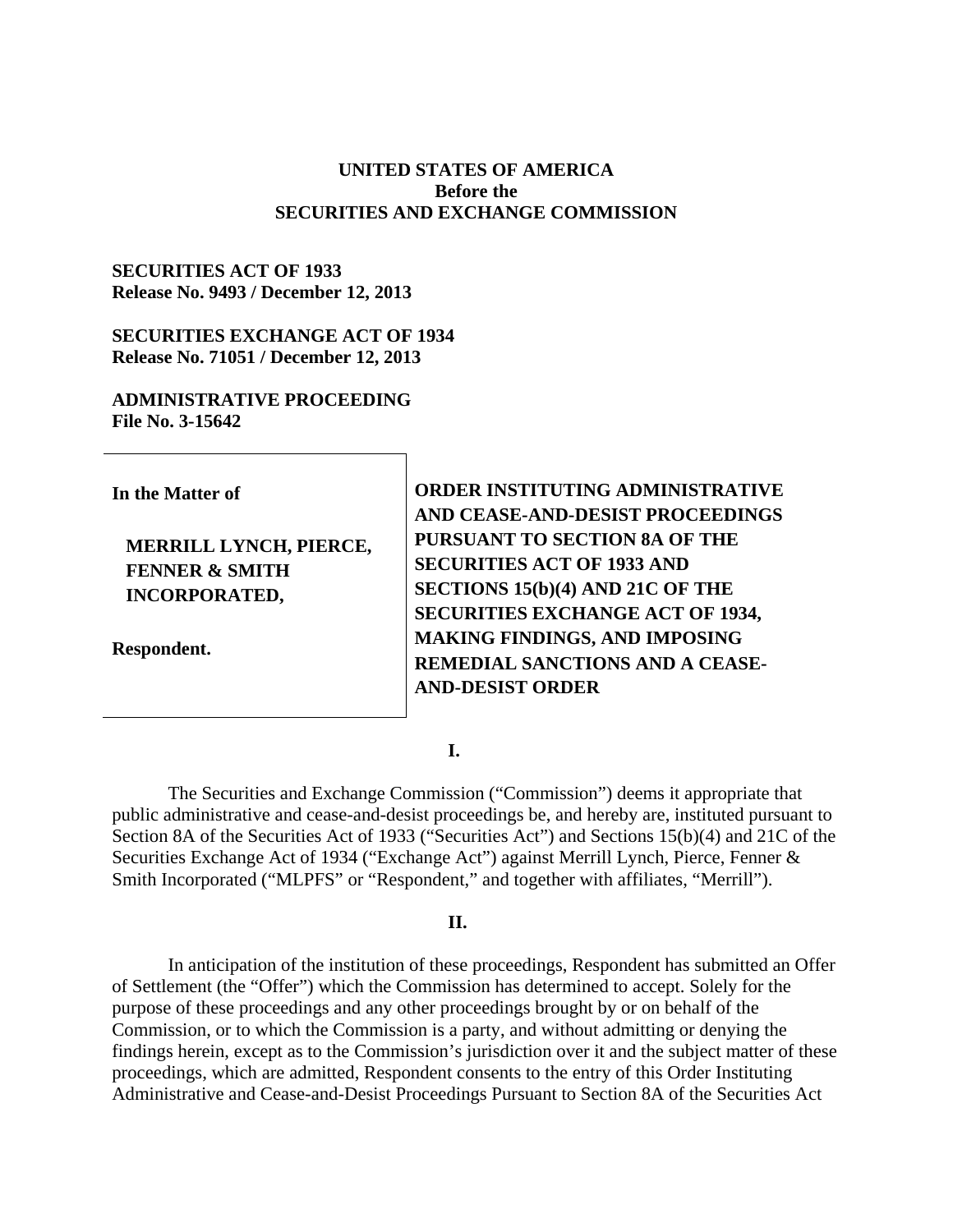of 1933 and Sections 15(b)(4) and 21C of the Securities Exchange Act of 1934, Making Findings, and Imposing Remedial Sanctions and a Cease-and-Desist Order ("Order"), as set forth below.

### **III.**

On the basis of this Order and Respondent's Offer, the Commission finds<sup>1</sup> that:

# **A. Summary**

1. MLPFS violated the federal securities laws in connection with its structuring and marketing of a series of collateralized debt obligation transactions ("CDOs") in 2006 and 2007.

2. In a CDO, a special purpose vehicle (an "Issuer") issues tranches of securities backed by a portfolio of assets – the collateral – owned by the Issuer. CDOs commonly have collateral managers responsible for the selection, acquisition, and monitoring of this portfolio. This Order concerns CDO Issuers named Octans I CDO Ltd. ("Octans I"), Norma CDO I Ltd. ("Norma"), and Auriga CDO Ltd. ("Auriga"). The collateral for all three CDOs consisted primarily of credit default swaps ("CDS") referencing subprime Residential Mortgage Backed Securities ("RMBS").<sup>2</sup>

3. MLPFS failed to inform investors in Octans I and Norma that an undisclosed third party named Magnetar Capital LLC (together with affiliates, "Magnetar") – a hedge fund firm that bought the equity in the transactions but whose interests were not necessarily the same as those of the CDOs' other investors – had rights relating to, and exercised significant influence over, the selection of the CDOs' collateral.

4. In particular, with Octans I, a \$1.5 billion CDO that closed September 26, 2006, Magnetar had a contractual right to object to the inclusion of collateral selected by the collateral manager during the so-called "warehouse" phase that precedes closing. Yet the disclosure that MLPFS provided to investors stated that the collateral acquired by Octans I on closing was "selected by [the collateral manager] and held by [Merrill] pursuant to warehousing agreements between [Merrill] and [the collateral manager]." This was a material misstatement in that it made no mention of Magnetar's rights.

5. With Norma, a \$1.5 billion CDO that closed March 1, 2007, a third of the assets for the portfolio were acquired during the warehouse phase by Magnetar rather than by the designated collateral manager. The collateral manager for Norma initially did not know about Magnetar's purchases but then eventually accepted them. Magnetar also exercised the equivalent of a veto over the collateral manager's selection of certain other assets for Norma. Yet with

<sup>&</sup>lt;sup>1</sup> The findings herein are made pursuant to Respondent's Offer of Settlement and are not binding on any other person or entity in this or any other proceeding.

<sup>&</sup>lt;sup>2</sup> Residential Mortgage Backed Securities are bonds backed by pools of residential mortgage loans, in this case subprime loans. CDS are explained below.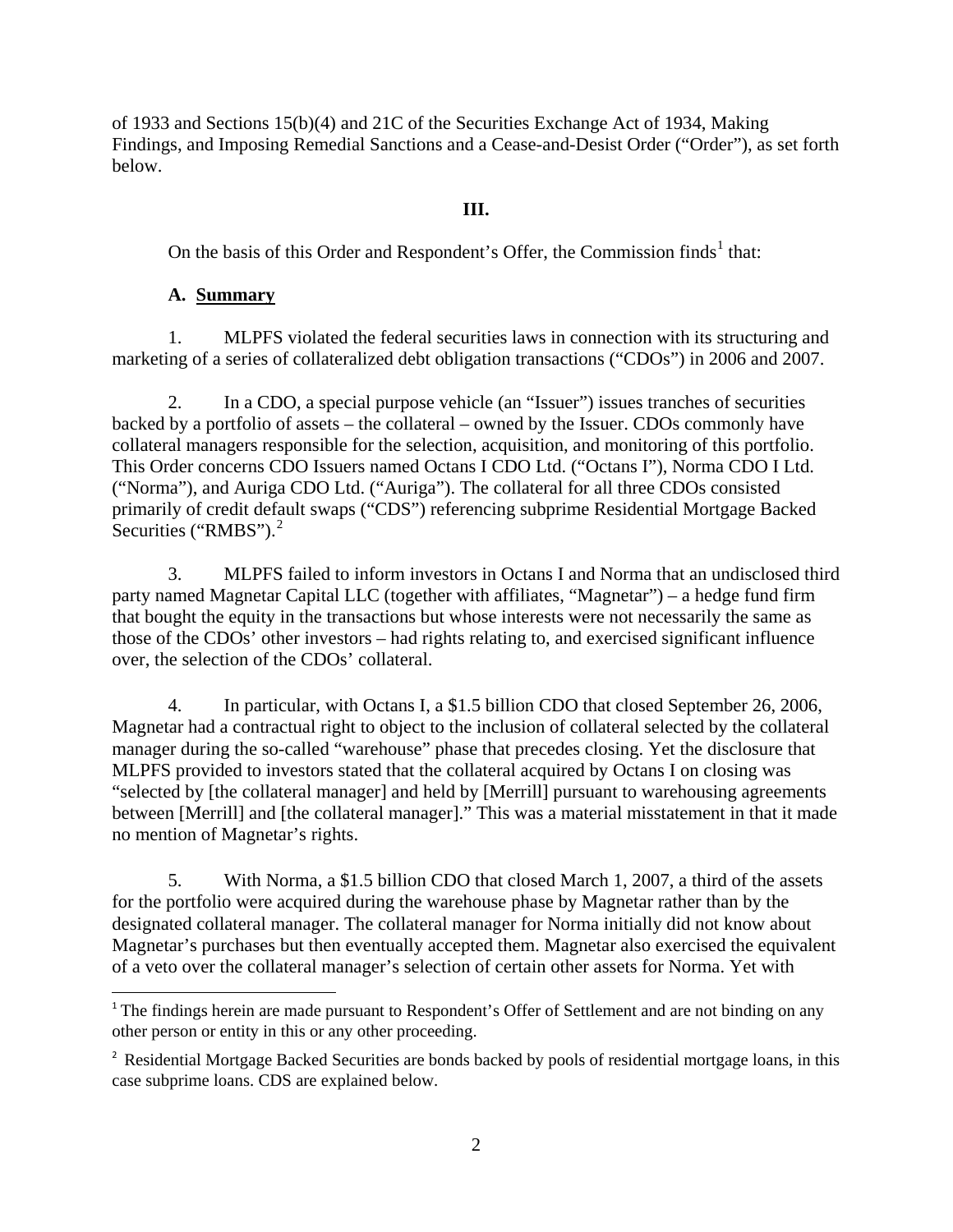Norma, too, the disclosure that MLPFS provided to investors stated that the collateral on closing would consist of a portfolio "selected by the Collateral Manager." This was a material misstatement because it made no mention of Magnetar's involvement in collateral selection. MLPFS also failed to disclose in the offering circulars and pitchbook used to market the Norma transaction that Magnetar received a \$35.5 million discount on its equity investment in Norma and a separate \$4.5 million payment that Magnetar referred to as a "sourcing fee."

6. Finally, MLPFS violated books-and-records requirements of the Exchange Act in connection with Auriga, a \$1.5 billion CDO that closed December 20, 2006 and, unlike the other CDOs, was managed by an affiliate of MLPFS. Merrill had agreed (as with the other CDOs discussed in this Order) to pay "carry" from the Auriga warehouse (essentially, interest or returns that accumulated on the warehoused assets) to Magnetar. To benefit itself, however, MLPFS improperly avoided recording many of the warehoused trades at the time they occurred, which was in September and October 2006. Seeking to avoid having to pay Magnetar and having to trade out of the positions in the event that Auriga did not close or that these trades were excluded from its portfolio, MLPFS delayed recording these trades until after Auriga priced on November 22, 2006, when it became reasonably clear that Auriga would close and that the September and October 2006 trades would be included in its portfolio.

# **B. Respondent and Other Relevant Entities**

7. **Merrill Lynch, Pierce, Fenner & Smith Incorporated**, a registered brokerdealer and investment adviser based in New York, at all relevant times was Merrill Lynch & Co., Inc's. ("ML & Co.") principal U.S. broker-dealer subsidiary. ML & Co., formerly one of the world's leading investment banks, was acquired by Bank of America Corporation on January 1, 2009.

8. **Merrill Lynch International** ("MLI"), a MLPFS affiliate incorporated under the laws of England, was the warehouse provider in connection with the CDO transactions at issue in this Order.

9. **Harding Advisory LLC** (together with its predecessor, "Harding") is a registered investment adviser based in Morristown, New Jersey. Harding served as collateral manager for Octans I.

10. **NIR Capital Management, LLC** ("NIR") was an unregistered investment adviser based in Charlotte, North Carolina. NIR was an affiliate of The NIR Group, LLC, which was formerly an investment management firm based in Roslyn, New York. NIR served as collateral manager for Norma.

11. **250 Capital LLC** ("250 Capital"), a MLPFS affiliate until February 2010 (when it was acquired by a third party), was an unregistered New York-based investment adviser that served as collateral manager for Auriga.

12. **Magnetar Capital LLC** is a hedge fund manager headquartered in Evanston, Illinois. During 2006 and 2007 Magnetar was involved in creating a series of CDOs with Merrill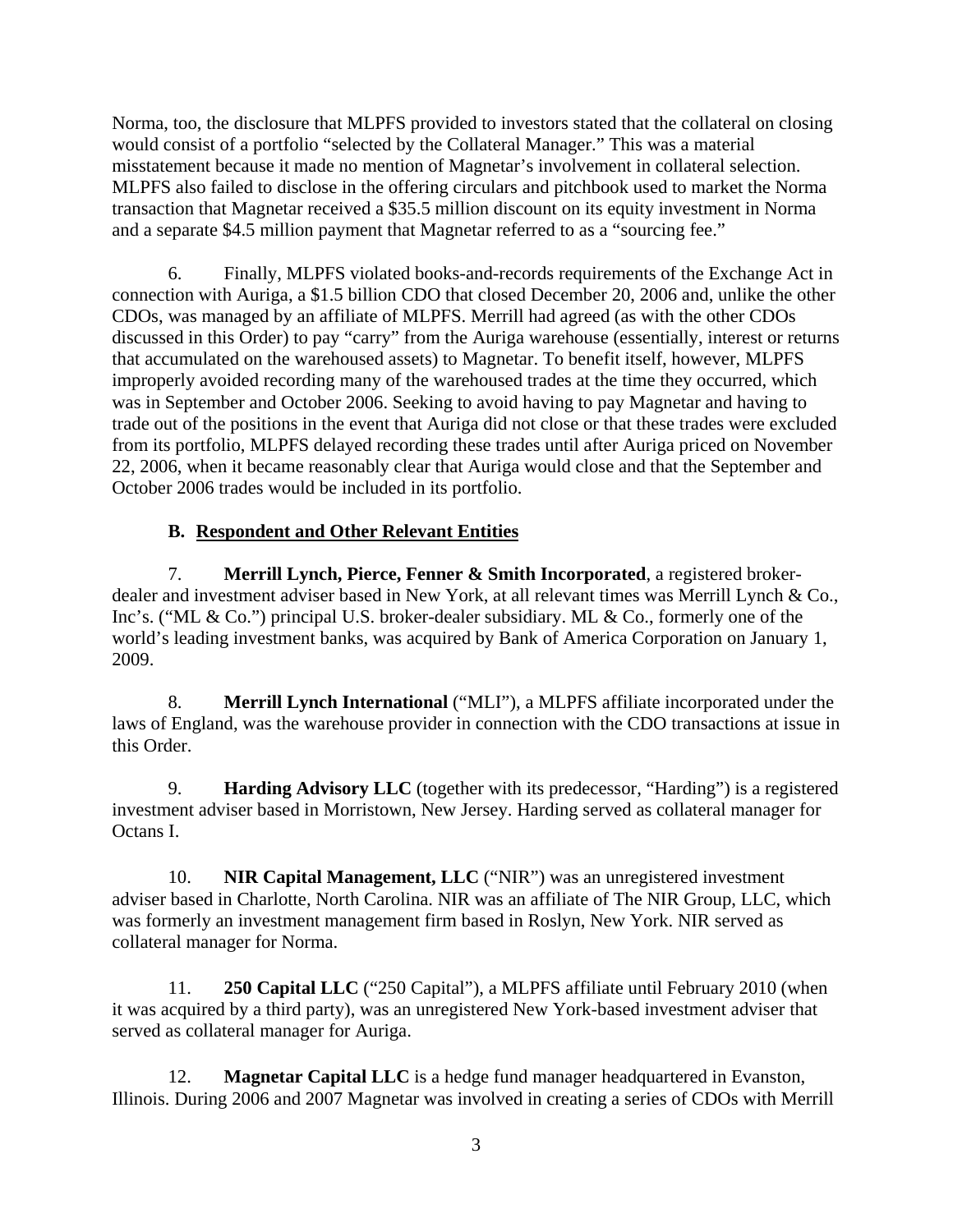and other arranging banks. These CDOs were typically named after astronomical constellations, and so are sometimes known as "Constellation CDOs." Octans I, Norma, and Auriga were Constellation CDOs. Magnetar purchased the equity piece of each of these transactions.

13. **Octans I CDO Ltd.**, **Norma CDO I Ltd.**, and **Auriga CDO Ltd.** were specialpurpose vehicles incorporated in the Cayman Islands.

# **C. Facts**

# Background on CDOs and CDS

14. A CDO is a special purpose vehicle that issues debt to investors and uses the proceeds to invest in fixed income securities or loans. The CDO's debt is issued in different tranches that feature varying levels of risk and reward. The senior tranche is the highest rated, is first in the priority of repayment through what is called the CDO's waterfall and has the lowest risk of default. Because of the lower risk of default and the priority of repayment in the CDO's waterfall, the holders of the senior tranche have lower rates of return. The inverse is true for the lowest-rated tranche in the CDO. Typically, that tranche (usually referred to as "equity") is unrated, has the highest rate of return, is last in terms of the priority of repayment through the CDO's "waterfall" and has the highest risk of default.

15. A CDS is a type of derivative through which two parties transfer the risk of ownership of a particular reference obligation. The protection buyer ("short") of a CDS pays to purchase protection in the event of, *e.g*., default, failure to pay interest, writedowns or substantial credit ratings downgrade of the reference obligation (collectively, "Credit Events"). The protection seller ("long") sells that protection and assumes the risk of a Credit Event on the reference obligation. In 2006, the protection buyer normally paid the protection seller a premium or spread as part of the CDS.<sup>3</sup> There are different types of reference obligations; the ones relevant here were RMBS or CDOs comprised of RMBS. In many respects, a CDS mimics the performance of the referenced asset. Thus, an investor can gain exposure to an asset by entering into a CDS that references the asset, instead of by purchasing the asset itself.

16. A CDO can be backed by bonds or by CDS (a "synthetic CDO"). A CDO backed by both bonds and CDS is called a "hybrid CDO." Octans I, Norma, and Auriga were hybrid CDOs with a very high percentage of synthetic assets (approximately 90%).

17. Typically, if a CDO has a collateral manager, it is the collateral manager that independently directs the selection and purchase of assets warehoused at the arranging bank. At closing, this collateral is then acquired by and transferred to the CDO issuer. The arranging bank normally executes a warehouse agreement with the collateral manager governing the acquisition

<sup>&</sup>lt;sup>3</sup> For example, a protection buyer may agree to pay a protection seller 150 basis points to purchase protection against default on a \$10 million of a designated reference obligation, or \$150,000 per annum, paid periodically.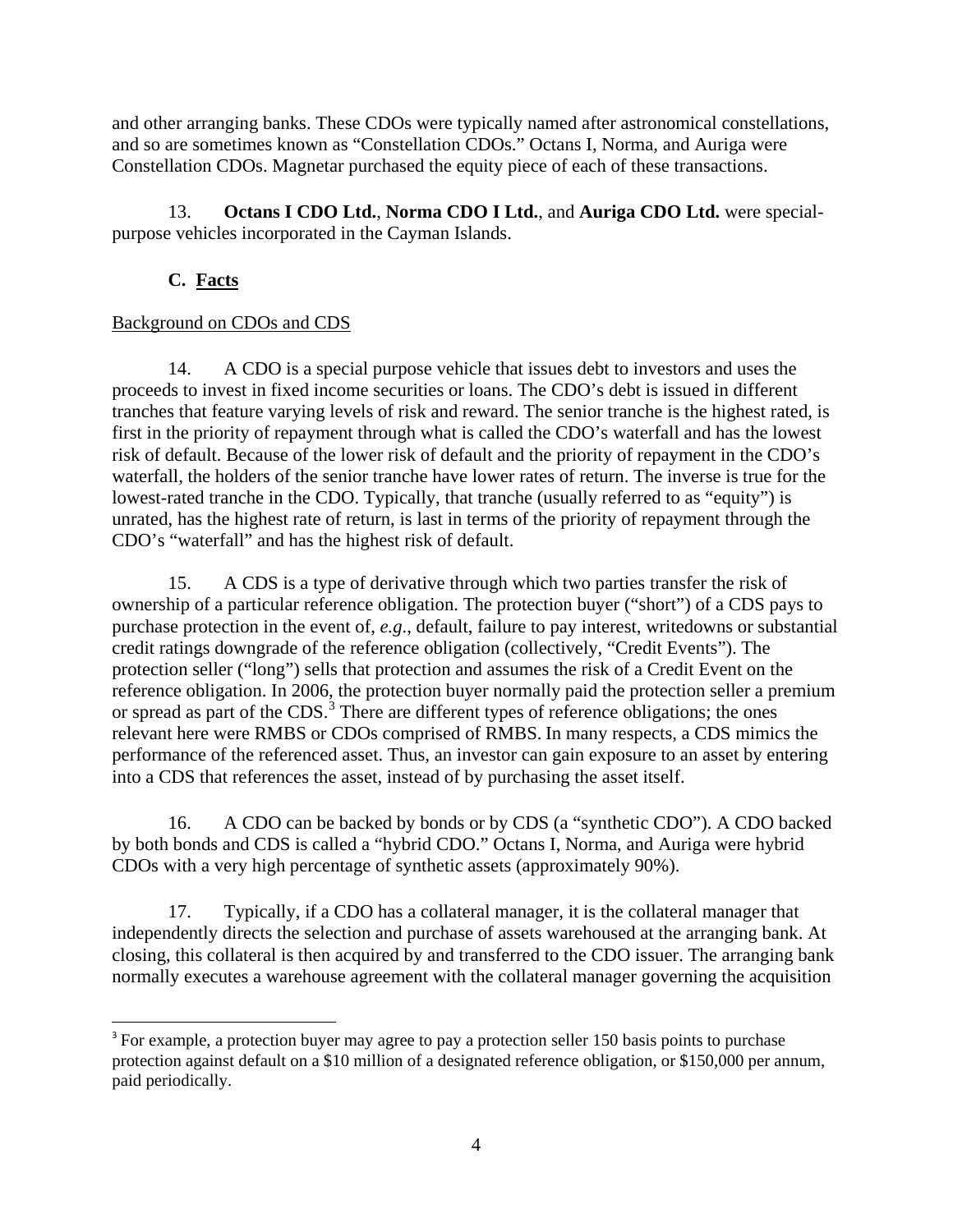of collateral, as well as the allocation of risk (losses) and carry (gains) while assets are being warehoused and also in the event the CDO fails to close.

### Overview of the Merrill-Magnetar Relationship

18. In the spring of 2006, Magnetar approached MLPFS to arrange a series of CDO transactions.

19. In May 2006, a Magnetar representative ("Magnetar Representative") met with the co-heads of MLPFS's CDO structuring group ("Co-Head One" and "Co-Head Two," or the "CDO Co-Heads"), the head of MLPFS's CDO syndicate group ("Syndicate Head"), and the MLPFS salesperson covering Magnetar ("Salesperson") to discuss working together on CDOs backed by synthetic mezzanine RMBS.<sup>4</sup> As the Salesperson later put it in an email, the meeting participants discussed an arrangement "whereby we pick mutually agreeable [collateral] managers to work with, Magnetar plays a significant role in the structure and composition of the portfolio . . . and in return [Magnetar] retain[s] the equity class and we distribute the debt. We agreed in principle to do a series of mezz[anine] abs<sup>[5]</sup> deals . . . with largely synthetic collateral. . . . We have agreed to a short list of [collateral] managers."

20. The equity piece of a CDO transaction was typically the hardest to sell and therefore the greatest impediment to closing a CDO. Magnetar's willingness to buy the equity in a series of CDOs therefore gave it substantial leverage in the assembly of these transactions, including influence over portfolio composition.

21. Officials at MLPFS, including the CDO Co-Heads, understood that Magnetar sought to use the returns on its equity investments to fund protection premiums for short positions on the junior (mezzanine) tranches of the same or similar CDOs. Officials at MLPFS also understood that Magnetar sometimes entered into CDS in which it was the short party facing a CDO in which Magnetar also had an equity position – that is, Magnetar sometimes "shorted into" the CDOs it helped create. 6

 <sup>4</sup> RMBS were commonly issued in tranches of increasing risk and potential reward, all backed by a given pool of loans. As relevant to this matter, "mezzanine" refers to tranches that are below the "senior" (i.e., safest) tranches and are rated BBB and BBB-. Mezzanine tranches are riskier than senior tranches but offer a higher potential return.

<sup>&</sup>lt;sup>5</sup> "ABS" refers to asset-backed securities. The term includes, but was sometimes used interchangeably with, RMBS.

<sup>6</sup> For example, in a July 2006 email Co-Head Two wrote to Co-Head One: "[l]et's propose to Magnetar that they do the same strategy in CLOs [i.e. collateralized loan obligations] that they r doing in ABS CDOs . . . They take the equity, we work for less, we get mgrs [i.e. collateral managers] who they select to work for less and they can short BBB rated CLOs into the deal." That same month, Co-Head Two noted in an email to Co-Head One that Magnetar was "[b]asically putting on no trigger equity – only to get positive carry to use versus their shorts (including BBB rated ABS CDOs)."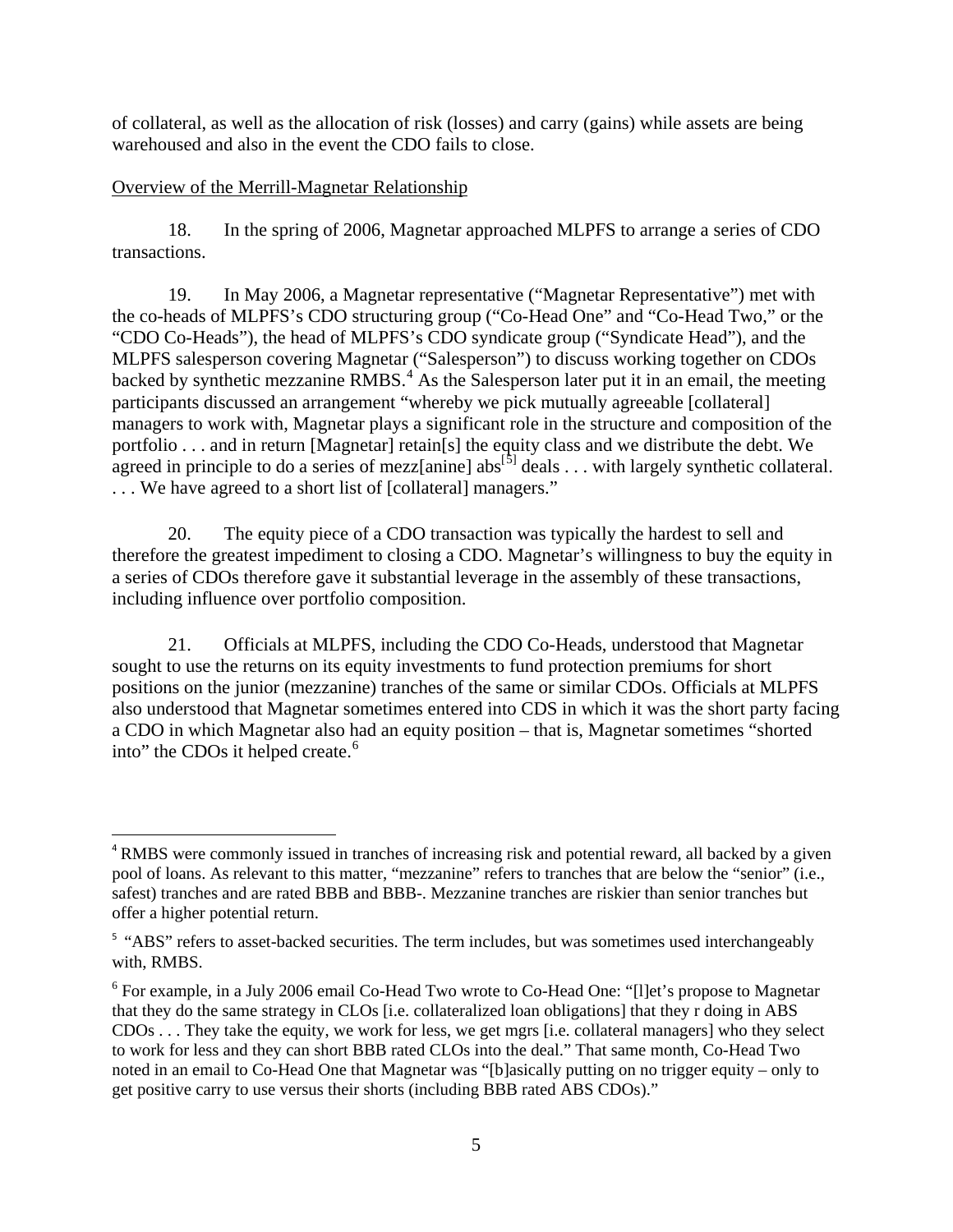22. MLPFS accordingly should have understood that Magnetar's interests were not necessarily the same as those of potential investors in the debt tranches of the CDOs, whose investments depended solely on the CDO and its collateral performing well.

23. On July 13, 2006, the MLPFS Salesperson wrote to a Magnetar principal ("Magnetar Principal"): "Extremely important to us that you know this partnership is the top priority of the cdo group (top to bottom) . . . . They are def approaching as a partnership with you and want you to feel that way. They view you as an issurer [sic] rather than a cpty. Their ultimate goal is to maximize your return with the best structure possible."

24. Similarly, on August 18, 2006, Co-Head Two wrote to the Magnetar Principal and Representative on behalf of himself and Co-Head One, copying the Salesperson and a group of senior Merrill executives going up three levels of supervision from the CDO Co-Heads: "We view our relationship as a partnership and will do whatever it takes to make this [i.e. Octans I] (/future) transaction(s) successful and are committed to helping your platform in every way possible."

25. Merrill and Magnetar ultimately collaborated on four CDOs, including the three discussed in this Order. MLPFS's CDO structuring group received approximately \$40 million in gross fees from the Constellation CDOs. In addition, Merrill received millions of dollars more in intermediation fees and warehouse carry relating to the Constellation CDOs.

### Octans I

26. Octans I was the first CDO that MLPFS and Magnetar worked on together. MLPFS and Magnetar agreed on Harding as the collateral manager for Octans I.

27. On or about May 26, 2006, MLPFS, Harding, and Magnetar entered into an Engagement Letter that set forth broad parameters for the Octans I transaction and assigned the parties roles in it. The agreement contemplated that Magnetar would purchase the equity in Octans I.

28. After Octans I closed on September 26, 2006, Merrill assisted Magnetar in taking short positions via CDS on Octans I's mezzanine tranches.<sup>7</sup> That is, Magnetar "shorted" the very CDO it helped to create and in which it held equity.

<sup>&</sup>lt;sup>7</sup> On August 22, 2006, after MLPFS had priced Octans I, the Magnetar Representative emailed Co-Head One, a CDO banker, and the Salesperson: "Now that we are priced, if you can find anyone who wants to take exposure synthetically, we would like to buy protection on any of the [Octans I] tranches." Through Merrill, Magnetar shorted \$10 million worth of Octans I's notes. Through other firms, Magnetar took much larger short positions on Octans I's notes. Magnetar's long equity exposure to Octans I at closing was \$94 million, although months later Magnetar sold \$64 million of its equity interest into a different CDO. Magnetar had informed the CDO banker in July 2006 that it would seek to "repack" the equity stake, which would diminish Magnetar's long exposure to Octans I . The CDO Co-Heads, too, were aware of Magnetar's interest in diminishing its equity stake and had approved of structural features in Octans I to make that possible.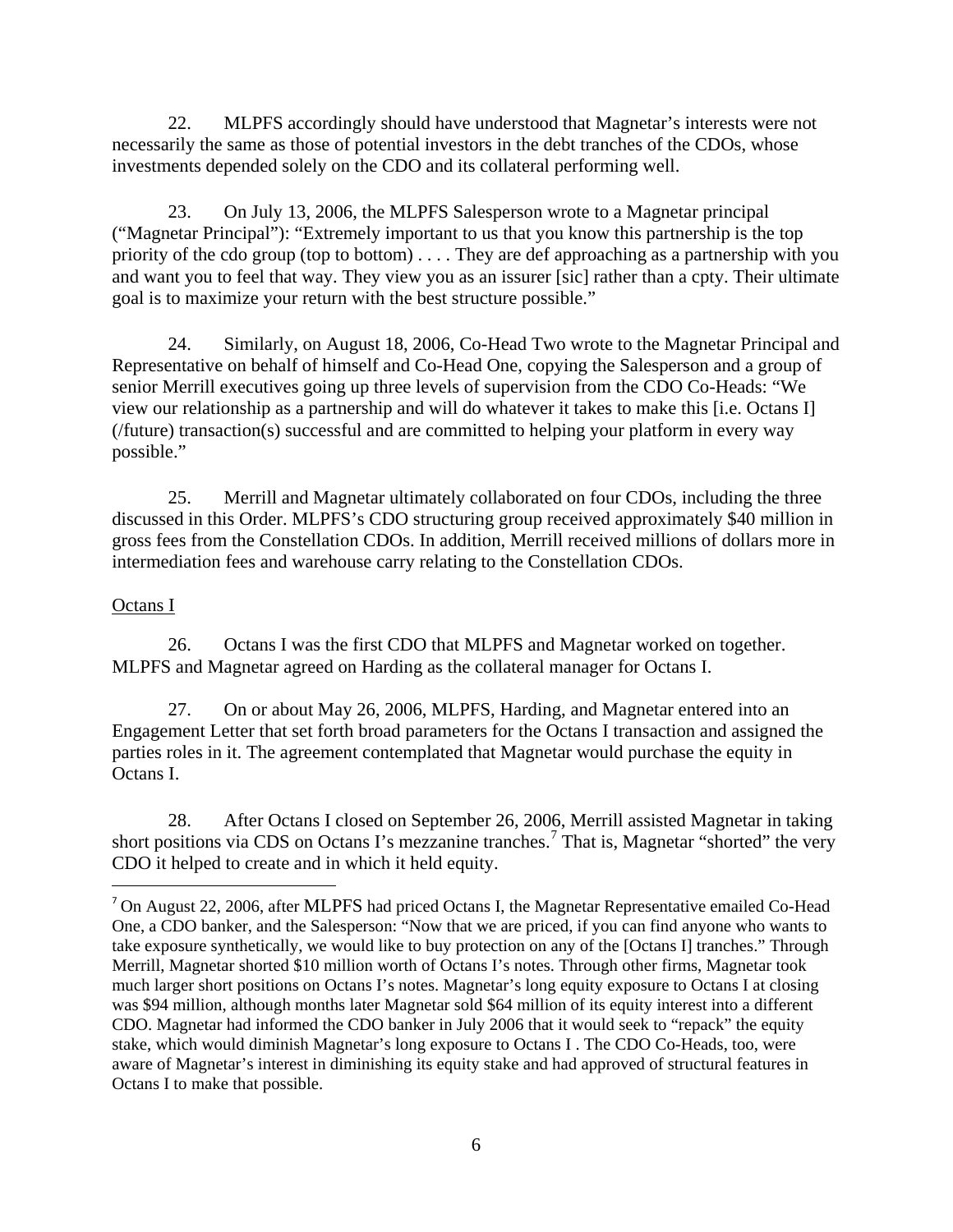### *Magnetar's Warehouse Rights and Influence on Collateral Selection*

29. On or about May 26, 2006, MLI, Harding, and Magnetar also entered into a warehouse agreement approved by MLPFS's CDO Co-Heads. This agreement was a departure from Merrill's usual practice in that it gave Magnetar the dominant stake in the warehouse carry, as well as substantive rights relating to the selection and acquisition of collateral for the Octans I investment portfolio. Specifically, the warehouse agreement gave Magnetar the right to receive 85% of the warehouse carry in exchange for taking 85% of the risk.

30. The warehouse agreement, which was sent to the outside law firm that represented Merrill and Octans I in the transaction, also gave Magnetar rights relating to collateral selection, including (i) the right to object to the inclusion of collateral selected by Harding prior to purchase for the warehouse; and (ii) the right to veto any decision by MLI to trade out of collateral because Harding or MLI has determined that the collateral no longer meets criteria for inclusion in the CDO.

31. Consistent with the warehouse agreement and Magnetar's status as the anticipated equity investor, Merrill and Harding consulted with Magnetar throughout the process of acquiring assets for the portfolio.

32. For example, MLPFS sought Magnetar's approval for the composition of the socalled "CDO bucket," which was a segment of the Octans I portfolio reserved for CDO securities (as opposed to RMBS). On June 1, 2006, the MLPFS banker immediately responsible for the Octans I transaction ("CDO Banker") asked the Magnetar Representative:

[Harding's President] and I were just talking and we thought it might be beneficial to utilize the 10% CDO bucket for cash CDO trades . . . . So if you add in the 5% BB bucket, that makes it an 85% synthetic/15% cash deal. Does that work for you?

On[e] other thought was to include a 5% limit for CDOs managed by [Harding] within the collateral portfolio. Are you okay with that?

The Magnetar Representative responded: "Rather not have [Harding] cdo's in deal, just seems off. No problem w cash cdo's, although I may want to buy protection," i.e. short the CDOs separately.

33. A particularly pronounced example of Magnetar's influence on the selection of collateral for Octans I relates to an investment product known as the ABX Index.<sup>8</sup> Magnetar was

<sup>&</sup>lt;sup>8</sup> Launched in January 2006, the ABX Index was a standardized CDS referencing a benchmark basket of 20 RMBS. The ABX Index was available at various levels of credit rating. New ABX Indices became available twice per year, and in each case referenced RMBS issued in the preceding six months. Thus, for example, ABX 2006-1 BBB referenced "BBB" rated tranches of 20 RMBS issued in the second half of 2005.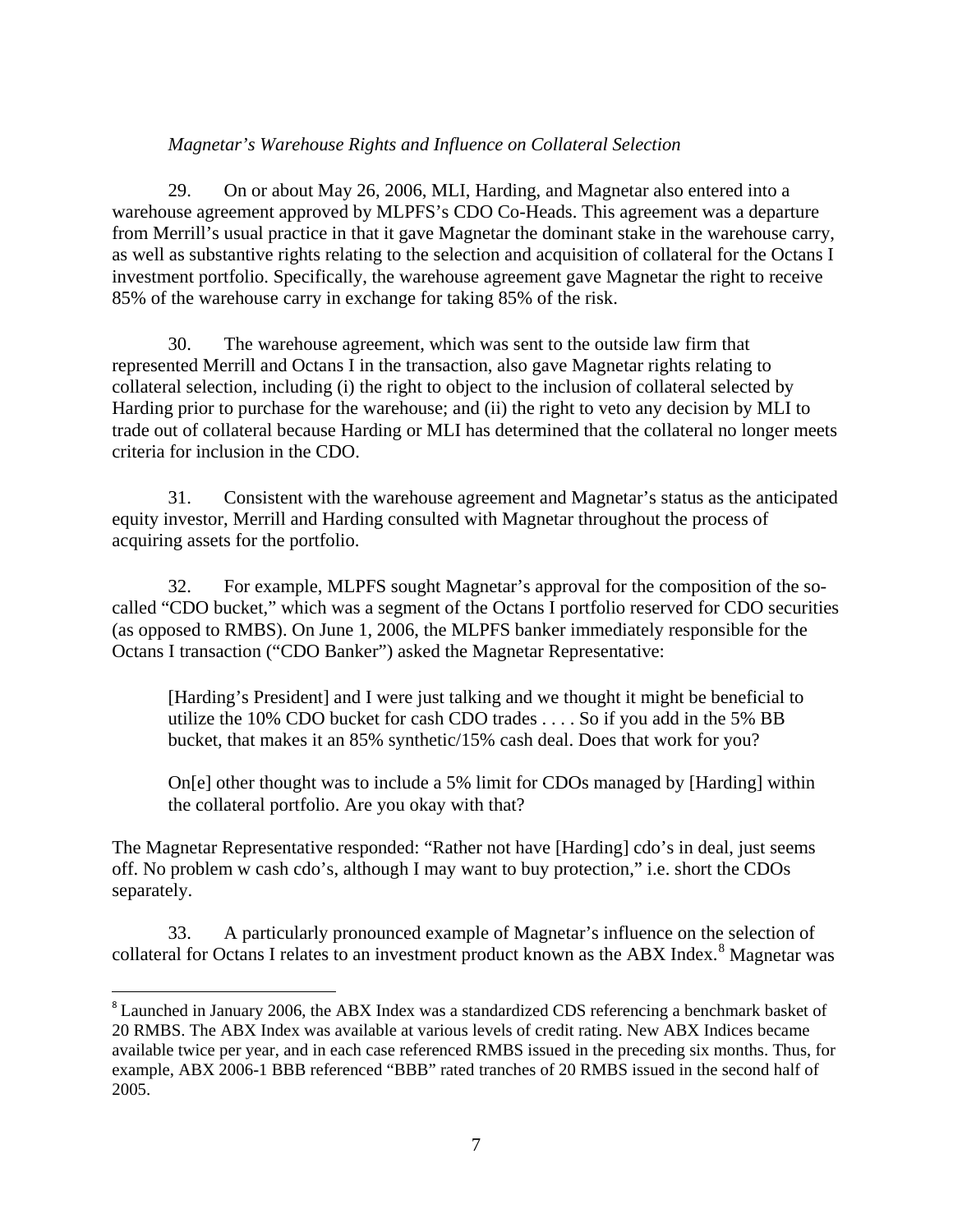seeking, for reasons related to its own investment strategy, to have its CDOs acquire exposure to the RMBS bonds referenced in the ABX Index.

34. In May 2006, Magnetar initiated discussions with Merrill about having Octans I acquire exposure to the ABX Index. On or about May 23, 2006, the Magnetar Representative explained in a telephone conversation with the CDO Banker and MLPFS's head of ABS trading ("Head Trader") Magnetar's view of the mechanism by which the trade could be accomplished. Later that day the Magnetar Representative emailed his Salesperson at MLPFS: "Let's buy some index!" The next morning, the Magnetar Representative again emailed the Salesperson: "ABX opening weaker, lets do call, BUY!!!" The Salesperson replied: "hunting [the CDO Banker] down."

35. On or about May 30, 2006, the Magnetar Representative again reviewed the mechanics of buying the index in a telephone call that included at least the MLPFS Salesperson and Head Trader. The participants conferenced in a representative of Harding to find out if there were any index bonds to which Harding did *not* want Octans I to be exposed (so these could be "shorted" or neutralized from the portfolio's block index exposure).

36. Soon after the call, the Salesperson wrote to the Magnetar Representative (emphasis added): "We'll push to get [index] names they [i.e. Harding] have issue with [i.e. want excluded from the index exposure] tomorrow am. . . . [The Head Trader] is on board with *what you need done as far as the index goes*."

37. From June 1 to June 8, Merrill, Magnetar, and Harding worked together to acquire approximately \$300 million worth of block exposure to the ABX Index at the BBB and BBBlevels. After excluding twelve bonds (out of 40 in the index at the two rating levels) that Harding said it disfavored, the Octans I portfolio had net exposure to approximately \$220 million worth of ABX Index bonds, representing nearly 15% of the Octans I portfolio.

#### *Misrepresentations and Omissions*

38. Outside investors in Octans I were not informed of Magnetar's warehouse rights and role in collateral selection. This information would have been important to investors; they would have wanted to know that someone other than the collateral manager, and in particular an equity investor with interests not necessarily the same as their own, had played a significant role in selecting collateral for the portfolio.

39. MLPFS provided to investors offering circulars for Octans I. These disclosure documents stated that collateral to be acquired by the Issuer at closing was "selected by the Collateral Manager" pursuant to "warehousing agreements between MLI and the Collateral Manager." This was a misstatement: omitted entirely were Magnetar's rights under the agreement and role in selecting assets for Octans I.

40. The section of the offering circulars concerning the collateral manager also stated that the "Collateral Manager will undertake to select all Collateral Debt Securities" employing a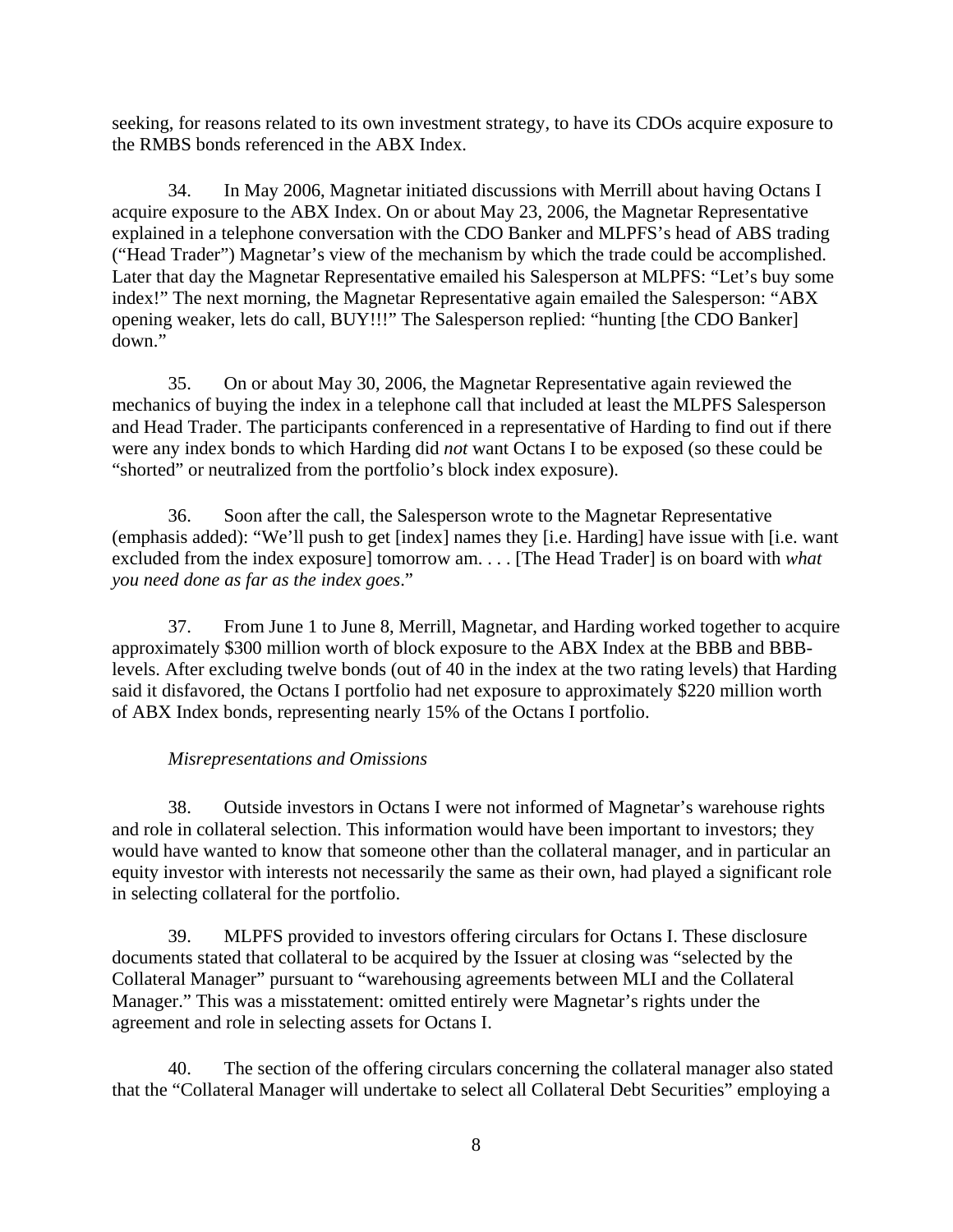process that "depends heavily on the skills of the Collateral Manager in analyzing and selecting the" collateral. These too were misstatements in that no mention was made of Magnetar's rights and involvement throughout the warehousing process.

41. MLPFS also created and distributed "pitchbooks" for Octans I to potential investors. The pitchbooks, like the offering circulars, described the warehouse agreement as between Merrill and Harding, without disclosing that Magnetar was a party to, and had rights under, the agreement. The pitchbooks also referred to Harding's experience as a collateral manager "in analyzing and selecting the collateral debt securities," but were silent as to Magnetar's role in the selection of collateral. Again, these were misstatements.

42. In July 2006, Co-Head One reviewed a pitchbook that the CDO Banker had prepared. Having identified oversights in disclosure related to other risk factors, Co-Head One chided the CDO Banker in an email:

Looks very sloppy. You and whoever speaks to investors need to be up to speed on this. Please pay attention to these details – this deal is different from our standard deal. We cannot afford to make mistakes – will get back to [the Magnetar Representative]. When I met with him today he talked about wanting to do 5 deals with us. I am depending on you to be the last line of defence when on this deal . . .

Co-Head One said nothing about the omission from the pitchbook of Magnetar's rights regarding, and involvement in, collateral selection.

### Norma

### *Magnetar Reaffirms Its Interest in Portfolio Selection, in the ABX Index, and in Shorting Against Its CDOs As Well As on Them*

43. MLPFS introduced NIR to Magnetar as the potential collateral manager for what became the Norma transaction. On July 1, 2006, after performing due diligence on NIR, the Magnetar Representative wrote to the MLPFS Salesperson that he would accept NIR as manager (emphasis added): "I like NIR, experienced guys, smart, quantitative approach. Negative is that they are newbies, have one h[igh] g[rade] deal, haven't even really thought about a mezz[anine] deal yet, . . . . A bit risky, I'll do it because I like their approach, *but will want to be very involved*."

44. The Magnetar Representative added:

The big issue for us is hedging. To proceed with [a transaction managed by] NIR, we would like [Merrill] to commit to selling us a certain amount of protection on the A and BBB tranches of each deal we've done with you. That way we know our equity allocation isn't getting ahead of our hedges.

For example, [Merrill] would agree to sell us an amount of CDS and CDO protection equal to our equity investment on the A and BBB tra[nc]hes of [the transactions managed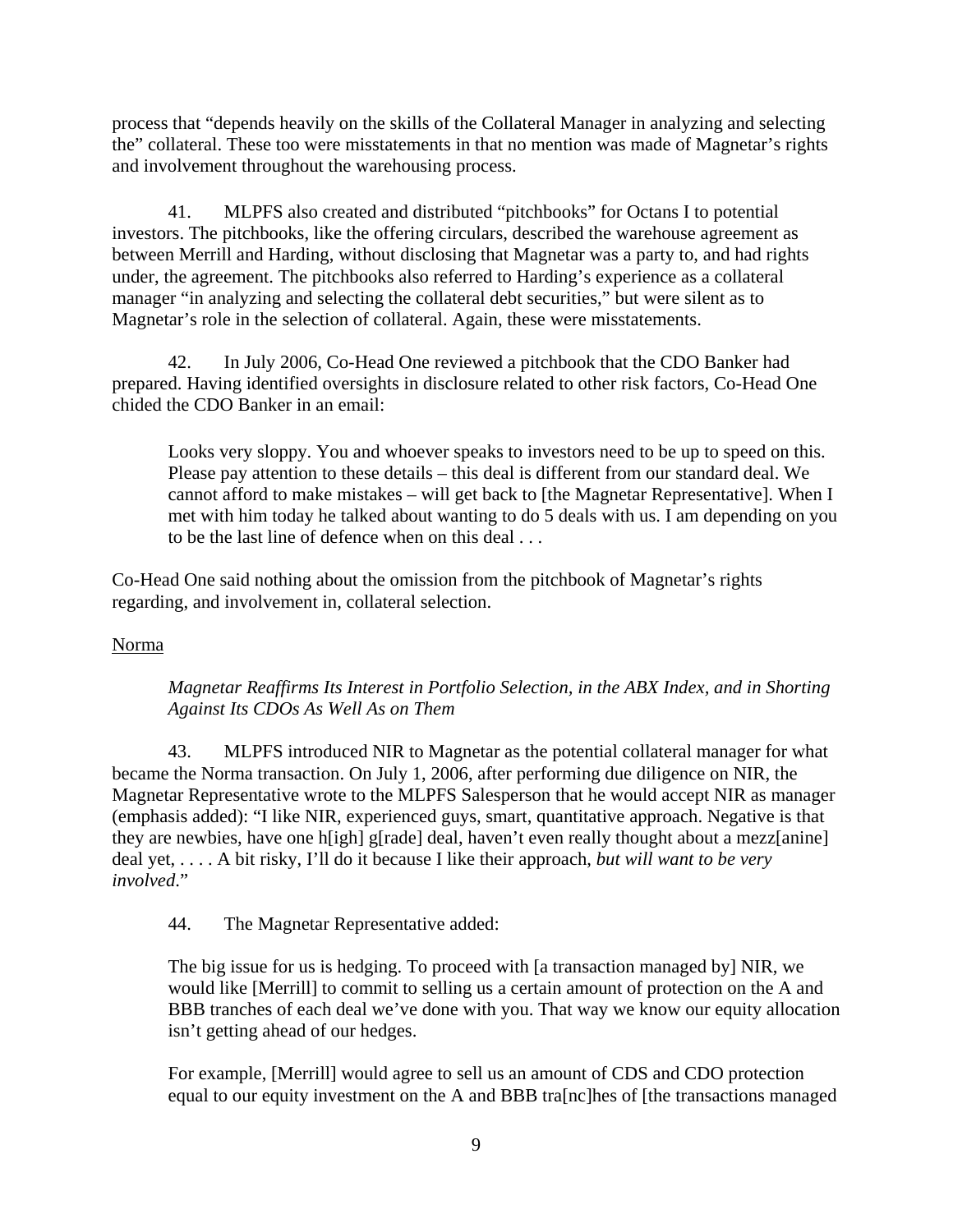by] Harding, [another manager], and NIR no worse than 20bp back of where cash is placed.

45. On July 9, 2006, the Magnetar Representative wrote to Co-Head One and the Salesperson (emphasis added): "Going fwd, we would like to be in loop on trading approval emails for our deals . . . . *For cdo's we want to buy protection from the deal*" – i.e. take a short position opposite the CDO through Merrill – "on most or all of the cdo allocation," i.e. the assets selected for the "CDO buckets" within the CDO portfolios.

46. This turned out to be the case for Norma. Magnetar, through Merrill, shorted approximately \$89 million of CDO securities in Norma's portfolio of collateral.<sup>9</sup> (At closing the figure was \$80 million.) By comparison, Magnetar's total long exposure to Norma was approximately \$39 million.

47. Magnetar also sought to have the Norma portfolio acquire exposure to the ABX Index, which by July 2006 was available in the 2006-1 and 2006-2 versions. On July 31, 2006, the Magnetar Representative wrote to Co-Head One, the CDO Banker, and the Salesperson (emphasis added): "Need to be aggressive in doing the index arb[itrage] trades on ABX 1 and 2 right out of the gate. *Have to push the managers to use as many bonds as possible out of the indices*."

48. The Magnetar Representative attached to the email a draft of an engagement letter (that was never finalized) among MLPFS, Magnetar, and NIR with language that would have obligated MLPFS to "facilitate the execution of pass through trades on the ABX indices by purchasing each of the ABX.1 and ABX.2 indexes and, in respect of index securities acceptable to the [Collateral] Manager, simultaneously buying protection in the form of single-name ABS CDS from the Issuer."

49. On August 11, 2006, Magnetar sent to the Salesperson, who forwarded it to Co-Head One and the CDO Banker, a draft of an equity purchase agreement between Magnetar and Merrill. The draft, which also was never finalized, repeated Magnetar's interest in having Norma acquire exposure to the ABX index: "To facilitate the ramping of warehouse, [Merrill] will . . . assist the [Collateral] Manager to, immediately upon opening of the warehouse, sell CDS on all Manager approved names in the ABX 06-1 and 06-2 indices[.]"

### *Magnetar Pushes Merrill To Open the Norma Warehouse*

50. On or about August 11, 2006, the Salesperson assured the Magnetar Principal: "[The CDO Co-Heads] want to get to a place where they have earned place to be one of your short-list of go-to dealers. Our job [is] to get us there by performing."

<sup>&</sup>lt;sup>9</sup> Magnetar also took a short position on approximately \$5 million of securities issued by Norma.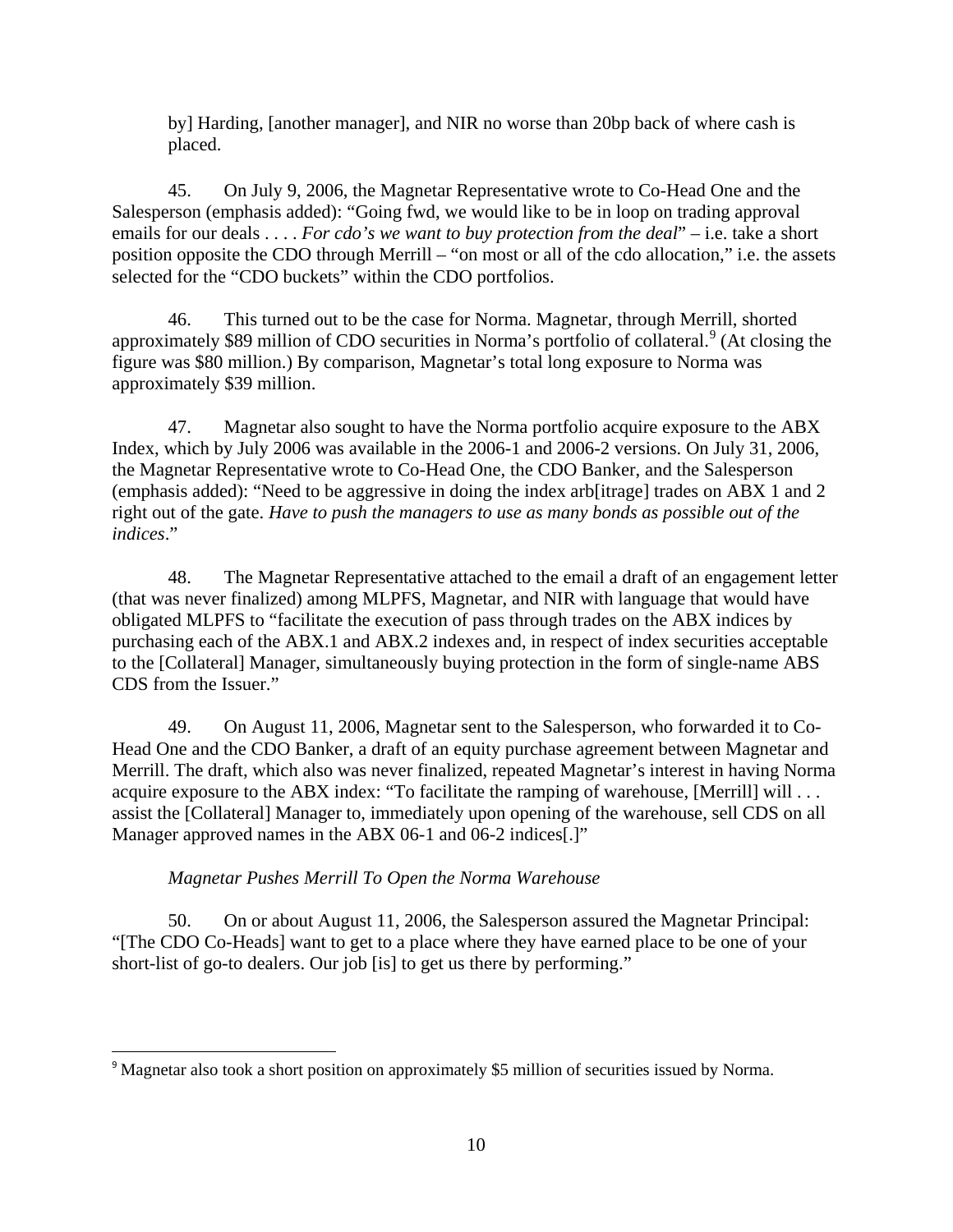51. By mid-August 2006, Magnetar was urging Merrill to open the warehouse and begin acquiring collateral for Norma and another CDO. On August 16, 2006, the Magnetar Principal emailed the Salesperson: "I was straightforward asking to have two more warehouses open and having managers in place to opportunistically buy paper. Why is there a hold up . . .?"

52. The next day, the Salesperson wrote to the Magnetar Representative: "for index trades we need to know what names are good in both 06-1 & 06-2 yes? and do you want to execute both Baa2 & Baa3 [i.e. acquire the index at both the BBB and BBB- levels]?"

53. That evening, the Salesperson wrote to Co-Head One: "I know the warehouse committee meeting is tomorrow am . . . we have promised [the Magnetar Representative and Magnetar Principal] once that meeting is over, warehouses will be open for [Norma and another CDO]. . . . I cannot go back again and tell them they can't get going tomorrow . . . will they be able to start buying tomorrow after this meeting?"

54. On August 21, 2006, the Salesperson wrote to Co-Head One and the CDO Banker: "I told [Magnetar] the [Norma] warehouse is open tomorrow. . . .Their biggest sensitivity is timing and meeting deadlines when we say we will. . . . [The Magnetar Principal] is all over me. He will get p\_ssed very quickly if things not moving forward. . . . he will want to ramp [Norma] tomorrow . . . . We can't afford to turn [him] off."

# *Merrill Allows Magnetar To Trade for the Norma Portfolio*

55. Within two days Merrill and Magnetar started buying the ABX Index as collateral for the Norma portfolio. They did so without NIR's involvement. This was a departure from normal practice: generally the collateral manager, not an investor, works together with the arranging bank to acquire assets for a CDO.

56. MLPFS's CDO structuring group understood that it was the collateral manager's responsibility to select assets for a CDO portfolio. For example, in April 2006, Co-Head One had written to MLPFS's CDO structuring group, copying Co-Head Two: "Please note that all assumptions relating to collateral that form the basis for showing analyses to investors require collateral manager sign off. NO EXCEPTIONS."

57. On the morning of August 22, 2006, the Salesperson advised the Magnetar Representative that Co-Head One and the CDO Banker were "talking to nir about buying" and "coordinating index with [the Head Trader]."

58. The Salesperson also asked: "How much of the index are you looking to do?" The Magnetar Representative replied: "We should do \$300MM each of ABX 1 and 2, should discuss with [the Head Trader] whether Baa2 or Baa3 makes more sense, inclined to stick with Baa2 . . . . Lets do a call." NIR was not included in this email communication.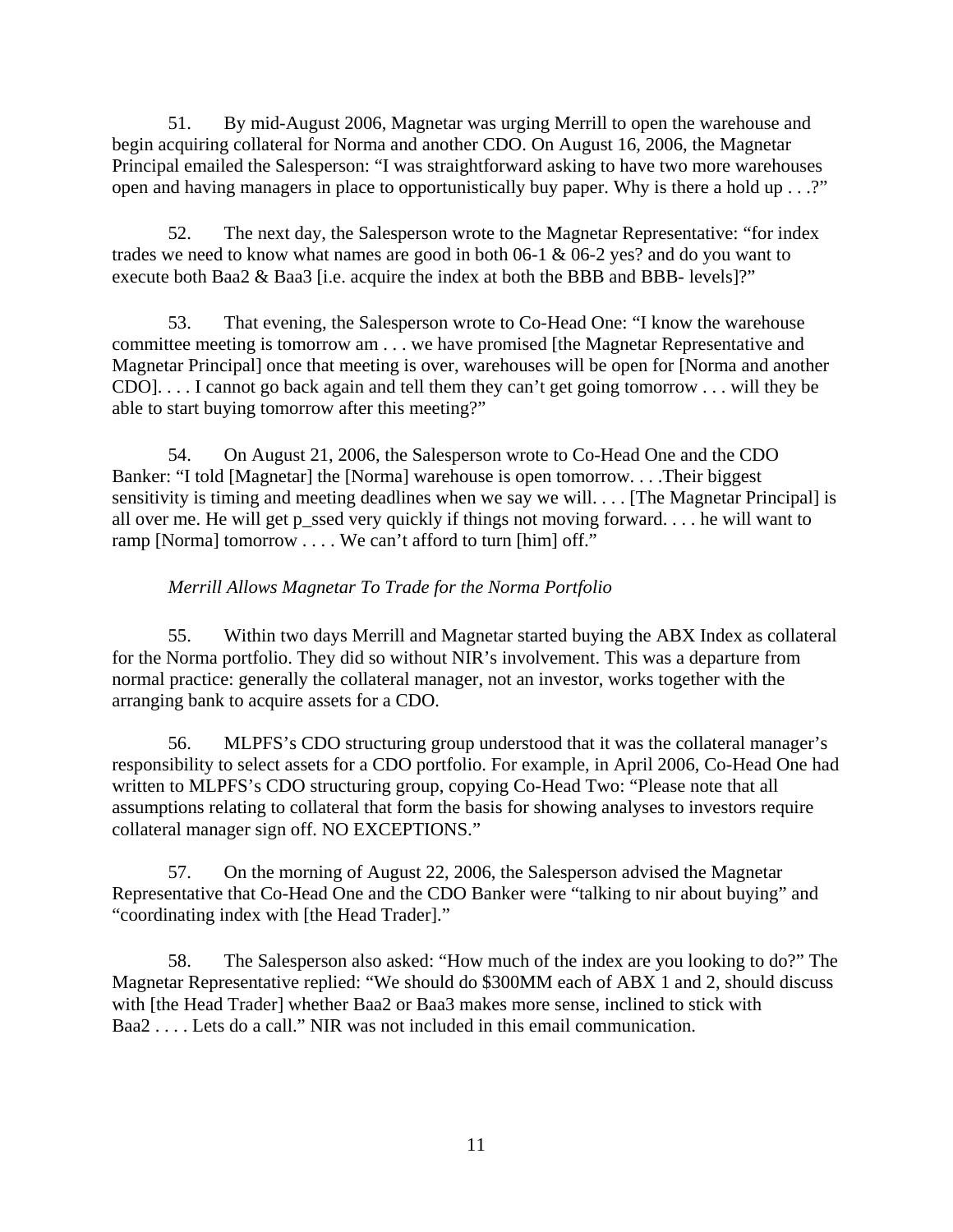59. That afternoon the CDO Banker, Head Trader, and Salesperson convened a telephone call with the Magnetar Representative to discuss the index trade for Norma. NIR was not included in this telephone call.

60. After the call, the Magnetar Representative sent the CDO Banker and Salesperson a chart, titled "Ranking of Baa2 ABX.HE Bonds," that NIR had prepared and given to the Magnetar Representative. The Salesperson forwarded the chart to the Head Trader. The chart divided the 40 bonds in the 2006-1 and 2006-2 ABX Indices at the Baa2 (BBB) level into three categories: "Top Rated" (containing 20 bonds), "Middle" (10 bonds), and "Bottom" (10 bonds). $10$ 

61. Beginning the next day, Magnetar acquired nearly \$600 million in long synthetic block index purchases for the Norma portfolio. These purchases, done in a series of trades from August 23 to September 5, 2006, referenced the ABX 2006-1 and 2006-2 Indices at the BBB (Baa2) level. This block exposure consisted of \$15 million worth of exposure to each of the 40 bonds on the indices. Each time Magnetar made a purchase for the portfolio, the Magnetar Representative emailed the Salesperson, CDO Banker, and Head Trader, but did not copy NIR.

62. On August 24, 2006, the CDO Banker left a voice message for NIR advising NIR that, as the NIR principal who received the message ("NIR Principal One") wrote in an email to the other NIR principal ("NIR Principal Two"), "the [Norma] warehouse is open" and [the Magnetar Representative] has done some index trades." NIR appears not to have contacted Merrill about the voice message.

63. In September 2006, shortly after finishing with the nearly \$600 million in purchases of the ABX Indices, Magnetar and Merrill sought to eliminate or reduce exposure to the \$150 million of exposure to ten bonds that NIR had classified in the "Bottom" category. Specifically, they sought to execute short trades that would offset, or net out, the long exposure to those bonds caused by the block index exposure. The Magnetar Representative and MLPFS's Head Trader did this, too, independently of NIR. NIR (along with MLPFS's Salesperson and CDO Banker) was copied on emails between the Head Trader and the Magnetar Representative concerning the short trades, but was not consulted in advance by Merrill in connection with the short trades. Ultimately, Magnetar and Merrill offset only \$127.5 million out of \$150 million of exposure, leaving \$22.5 million in exposure to four bonds that NIR had classified as "Bottom."

64. NIR was apparently unaware that Magnetar and Merrill were trading ABX Index for the Norma portfolio. Indeed, beginning in August 2006, NIR had been independently

 $10$  NIR had advised the Magnetar Representative in an email six days earlier that: (i) NIR "would choose to stay away from" the "Bottom" category, "assuming that the market premium does not compensate for the heightened risk of default"; (ii) the 10 bonds in the "Middle" category "are characterized by some weakness that would not disqualify them from purchase, but would require some degree of enhanced premium for inclusion"; and (iii) the 20 "Top Rated" bonds had "the most appealing characteristics, and [NIR] would look to aggressively add these to the portfolio assuming acceptable relative value. We would expect the premiums to be tight on the majority of these bonds, and will need to evaluate how much we can fill once we study the final transaction model in greater detail."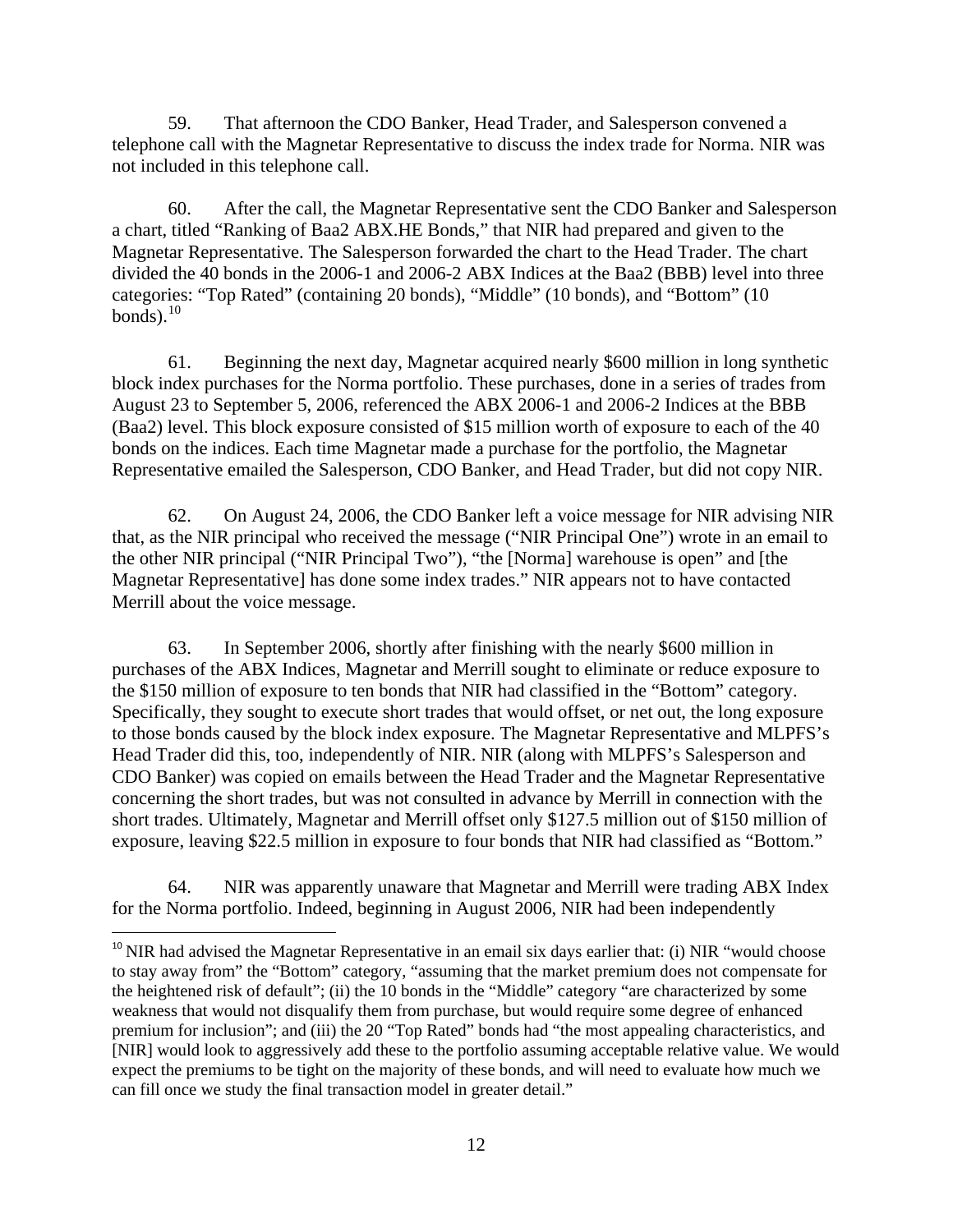acquiring assets for the Norma warehouse. For example, on September 19, 2006, the Head Trader sent an electronic message to NIR Principal Two: "do you have a record of the trades that Magnetar has done on the index and single names." NIR Principal Two responded: "not on index. When you say single names, do you mean the trades we've [i.e. NIR has] done for the warehouse or something else? We obviously have the trades we've done for warehouse, but not aware of any other trades Magnetar has done."

65. Similarly, on October 11, 2006, a Merrill employee, having noticed discrepancies between Merrill's and NIR's records for the Norma portfolio, asked an NIR employee: "the first big difference I found was that we [i.e. Merrill] have a set of index trades in the warehouse. . . . Are you familiar with any of these index trades? Do they belong in Norma?" NIR Principal Two advised his employee: "Per our conversations with [the CDO Banker], none of these trades go in our warehouse."

#### *NIR Accepts Magnetar's Index Trades*

66. On or about November 9, 2006, the Salesperson, CDO Co-Heads, and CDO Banker became aware that NIR did not know about the index-related trades Magnetar had executed for the Norma portfolio. With both Magnetar and NIR having acquired assets for the portfolio, the total collateral exceeded the \$1.5 billion limit on the portfolio size.

67. In November and December 2006, Merrill and NIR (with Magnetar) were involved in reconciling their records. Merrill and NIR decided that the excess collateral – this turned out to be approximately \$260 million in assets that NIR had independently sourced – could be securitized in a new CDO, eventually named Fourth Street Funding, Ltd. ("Fourth Street").

68. During the reconciliation process, NIR advised Merrill of its interest in "shorting out" – i.e. reducing or eliminating exposure to – some of the RMBS bonds to which Magnetar's index trades exposed the Norma portfolio. For example, on November 13, 2006, NIR Principal Two sent the CDO Banker a portfolio list identifying \$82.5 million in collateral for shorting that was attributable to the Magnetar index trades but that nonetheless ended up in Norma's closing portfolio. The \$82.5 million included the \$22.5 million in remaining exposure to four index bonds in what NIR had called the "Bottom" category.

69. On November 27 and 28, Merrill representatives (including the CDO Banker and Salesperson), the Magnetar Representative, and NIR held telephone calls to discuss the Norma warehouse.

70. On November 29, 2006, NIR Principal One emailed the CDO Banker and others on MLPFS's CDO desk: "attached is the latest portfolio . . . . The portfolio has been updated to reflect the ABX adjustments that we discussed." The attached portfolio included all of Magnetar's index purchases, including assets that NIR had expressed a desire to short in communications with Merrill.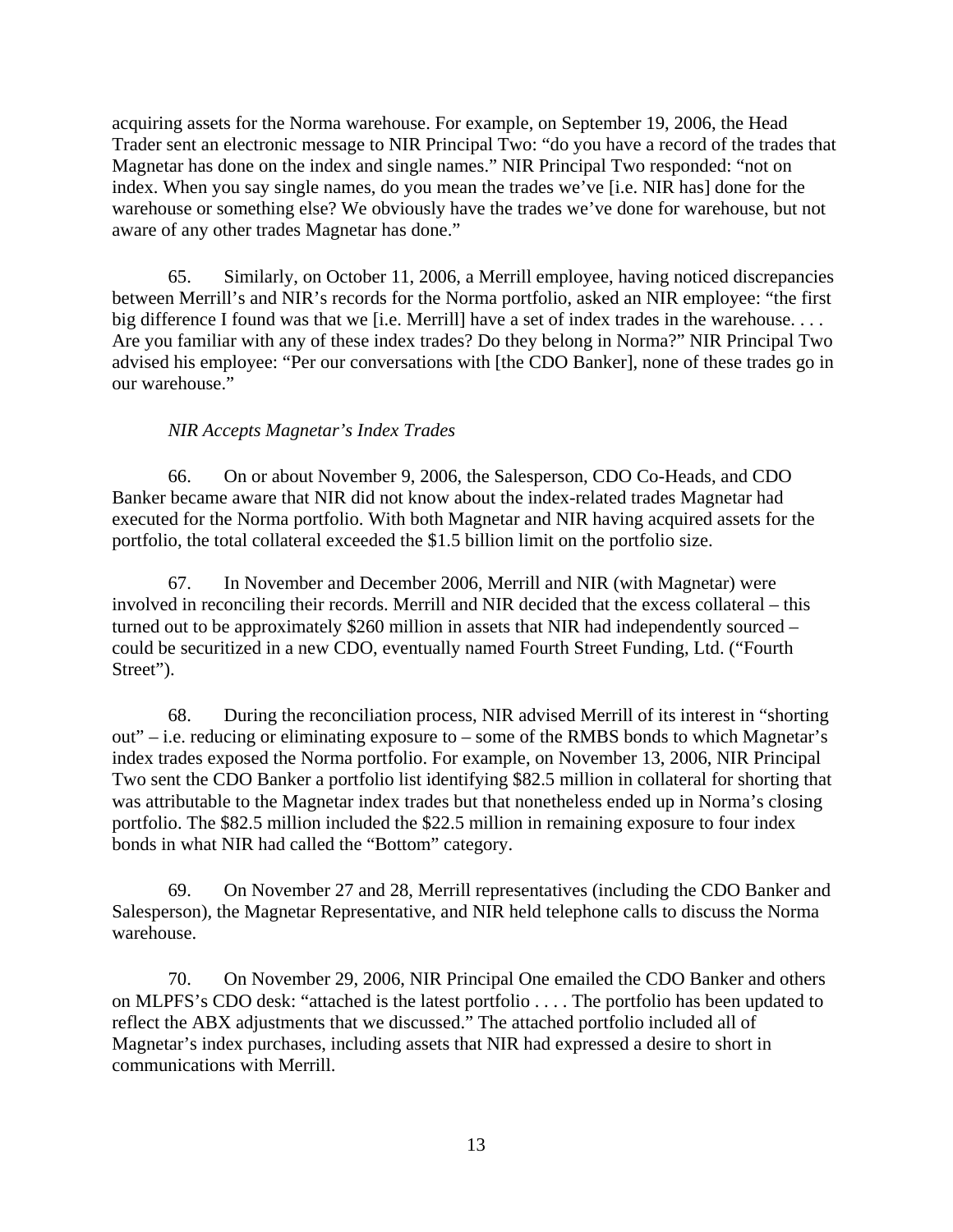71. In December 2006, NIR and MLI entered into a warehouse agreement for Fourth Street. In January 2007, Merrill and NIR moved approximately \$260 million of collateral from the Norma warehouse into the warehouse for the Fourth Street transaction.

72. Leading up to Norma's close on March 1, 2007, NIR repeatedly sought to have Merrill reduce the portfolio's exposure to the \$22.5 million in remaining exposure to the "Bottom" of the index. NIR made one final effort on February 23, 2007, advising the CDO Banker and other Merrill employees in an email from NIR Principal Two: "we'd prefer not to add the longs that correspond to the pending shorts until we've finalized our trading strategy, which should be shortly after closing. In the event we're unable to execute shorts and stay in compliance with [a rating agency hedge test], we don't want to be long these bonds." In response, the Head Trader emailed a subordinate trader and other Merrill employees, stating: "This is NOT to change in any way. The portfolio has been agreed upon."

73. The Norma portfolio ultimately included all of Magnetar's index-related trades.

### *Magnetar's Control Over Norma's CDO Bucket*

74. As discussed above, the "CDO Bucket" was a segment of the portfolio reserved for securities issued in other CDO transactions. Magnetar insisted that it approve – and in most cases short – the positions in Norma's \$150 million CDO bucket.

75. On November 27, 2006, the Magnetar Representative wrote to the NIR Principals and the MLPFS Salesperson, both CDO Co-Heads, the CDO Banker, and the Head Trader:

> First of all, I'm starting to feel like I'm not seeing any of the trade approval requests. I should be on the regular distribution list for those, resi [i.e. RMBS], CDO or anything else (especially anything else!), as I'm sure has been discussed.

> Second, I definitely want to approve any CDO's that go in the deal, don't recall approving any, so I assume 'Approved' [in a list NIR had sent] means only that NIR has internally approved the credit.

For [three specified cash CDO securities], I only want them in the deal if I'm buying the protection [i.e. if the warehouse acquires them in synthetic form], absolutely do NOT want any of those three bonds in the deal as cash bonds.

76. That night, the Magnetar Representative wrote to the Salesperson: "After all of our painful discussions on communications, . . . I can't begin to understand how someone approved 11 CDO's into Norma without me knowing about them."

77. The next morning, the Salesperson reassured the Magnetar Representative: "I hear you. . . . [I] spoke to [the CDO Banker] this am. . . . [The CDO Banker] has to make sure that the [collateral] manager sends list of prospective collateral [to you] to check if any issues 'prior' to sending requests [to the Head Trader for the warehouse]."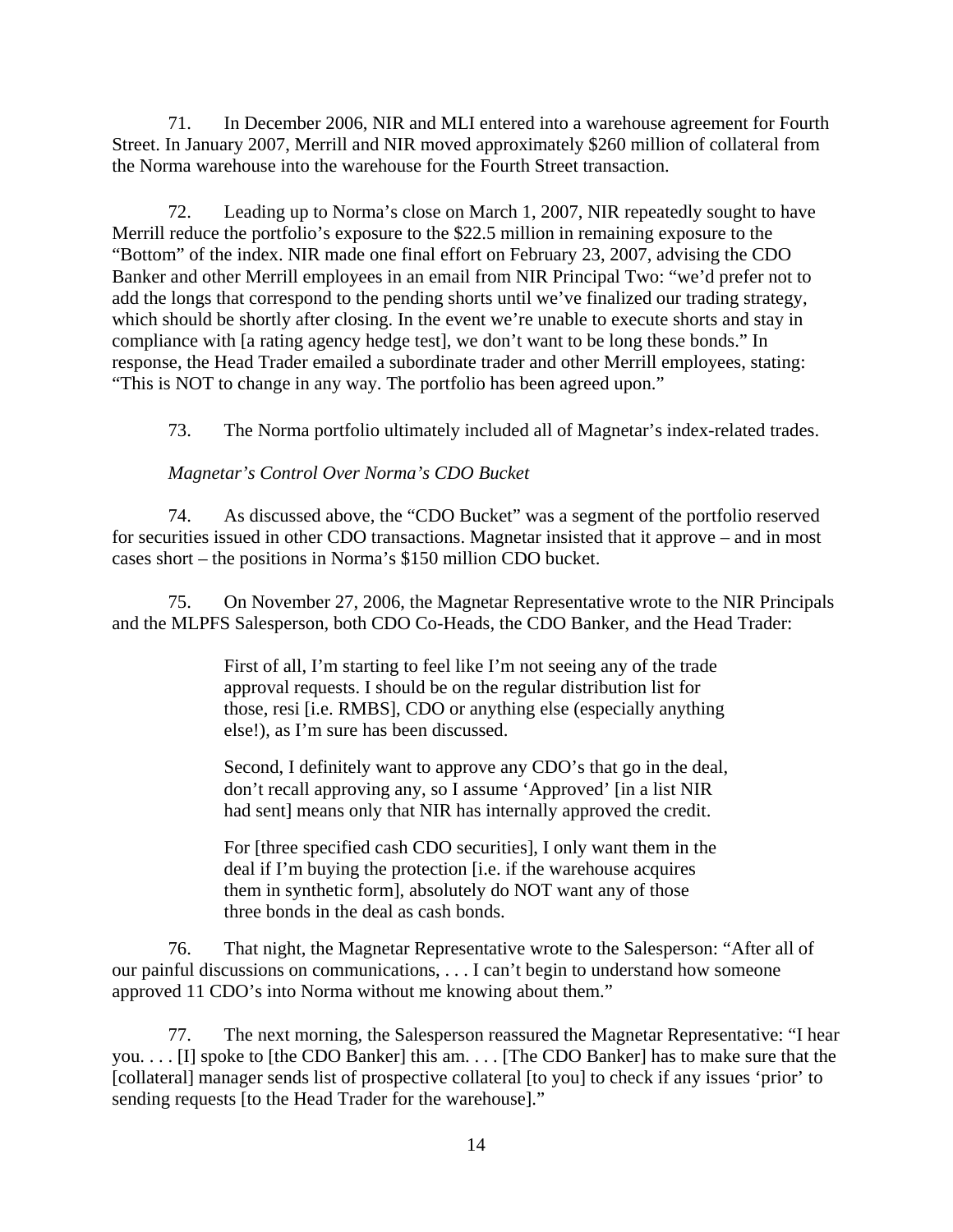78. Merrill and NIR complied with the Magnetar Representative's demands – NIR removed the three cash CDO positions to which he had objected (and changed two of those CDO positions from cash to synthetic).

79. Through emails variously sent to, among others, the CDO Banker, Syndicate Head, Head Trader, Salesperson, and NIR Principals, Magnetar also selected or approved three more CDO positions subsequently added to Norma's portfolio.<sup>11</sup> And in many cases Magnetar, through Merrill, took the short side opposite Norma's long synthetic exposure (dictating the spread levels at which it would do so). Magnetar ultimately was the short counterparty on all but one of Norma's eight synthetic positions (seven of them at closing), meaning that it was short into Norma approximately \$89 million (\$80 million at closing), with an additional \$5 million short on debt tranches of Norma.

### *Misrepresentations and Omissions*

 $\overline{\phantom{a}}$ 

80. Outside investors in Norma were not informed of Magnetar's involvement in collateral selection. This information would have been important to investors; they would have wanted to know that someone other than the collateral manager, and in particular an equity investor with interests not necessarily the same as their own, had played a significant role in selecting collateral for the portfolio.

81. MLPFS provided to investors offering circulars for Norma. These disclosure documents stated that collateral to be acquired by the Issuer at closing was "selected by the Collateral Manager," with no mention of Magnetar's role in collateral selection.

82. The offering circulars also stated that the "Collateral Manager will perform certain investment management functions, including directing and supervising the investment by the Issuer in [its collateral]," employing a process whose success "depends heavily on the skills of the Collateral Manager in analyzing and selecting the" collateral. Again, no mention was made of Magnetar's involvement throughout the warehouse phase.

83. The offering circular for Norma contained the following disclosure:

*Initial Preference Shareholder may Enter Into Credit Derivative Transactions Relating to [Collateral] in the Issuer's Portfolio.* On or after the Closing Date, the Initial Preference Shareholder [i.e. the equity investor – Magnetar] may enter into credit derivative transactions relating to [collateral] included in the Issuer's portfolio under which it takes a short position (for example, by buying protection under a credit default swap relating to such obligation or security) or otherwise

 $11$  In one instance, the Syndicate Head wrote to the Magnetar Representative and NIR Principal One, copying the CDO Banker, to ask them to consider a non-Constellation CDO for inclusion in the Norma portfolio as a favor to Harding. Harding, the Syndicate Head wrote, had been a big buyer of other Constellation CDOs and "very likely the Norma deal."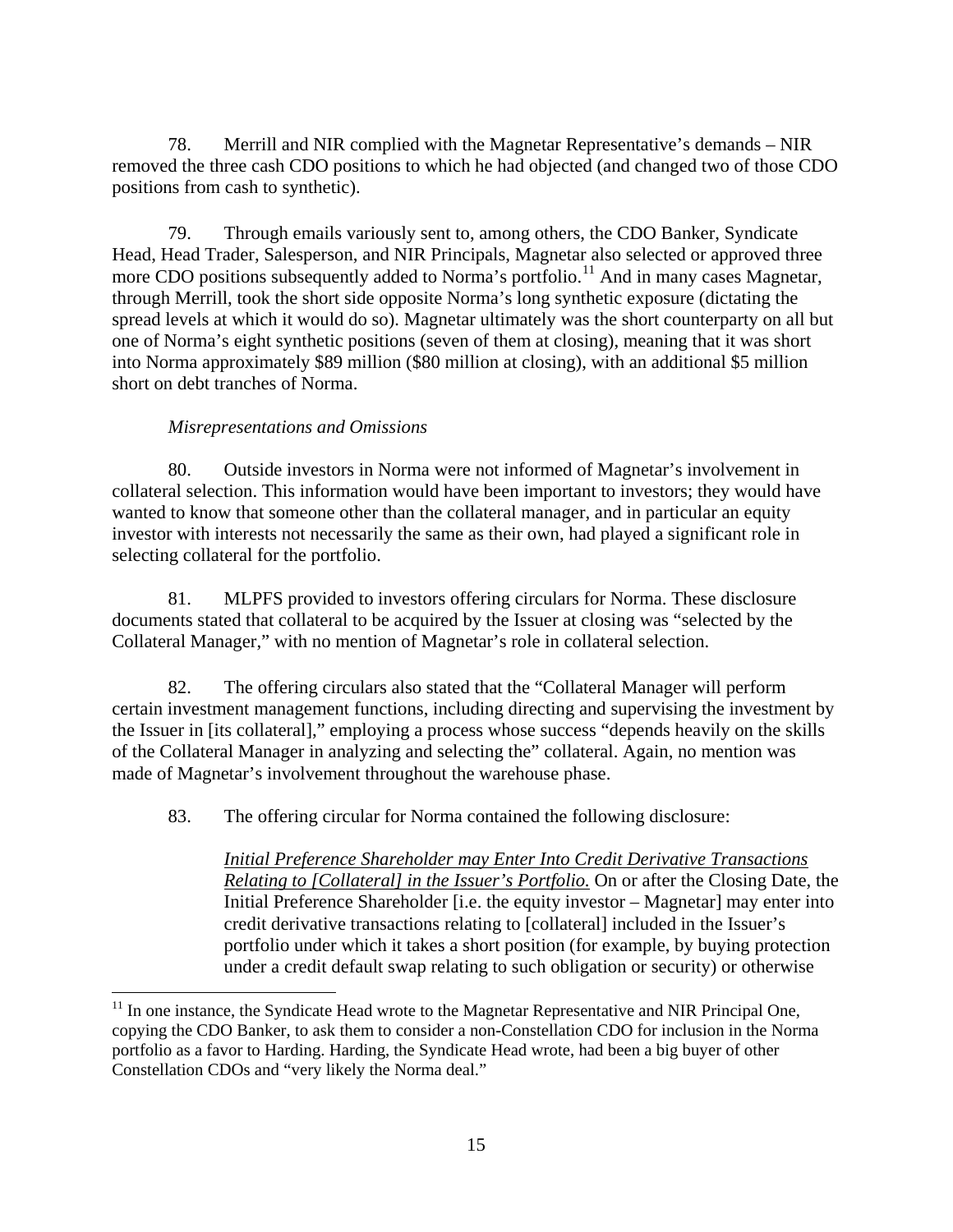hedges certain of the risks to which the Issuer is exposed. The Issuer and Noteholders will not receive the benefit of these transactions by the Initial Preference Shareholder and, as a result of these transactions, the interests of the Initial Preference Shareholder may not be consistent with those of Noteholders.

84. This disclosure advised debt investors in Norma that the unnamed equity investor (Magnetar) might have a short position on assets as to which the Issuer was long, or might otherwise hedge certain of the risks to which the Issuer was exposed. This disclosure, however, did not apprise investors that Magnetar, through Merrill, was taking short positions opposite the Issuer on assets that Magnetar helped *select for the Issuer* in the warehouse phase. The conflict of interest, in other words, was substantially greater than what was disclosed, rendering the disclosure materially misleading.

85. MLPFS also created and distributed "pitchbooks" for Norma to potential investors. The pitchbooks, like the offering circulars, discussed only NIR's experience as a collateral manager and approach to the selection of collateral, and were silent as to Magnetar's role in the selection of collateral. The pitchbooks were therefore misleading.

86. MLPFS structured Norma so that the CDO would provide Magnetar with a \$35.5 million discount on its equity investment and with a \$4.5 million payment at closing that Magnetar referred to as a "sourcing fee." The offering circular for Norma failed to disclose that the CDO subsidized Magnetar's investment with a discount and therefore the gross proceeds in the offering circular were overstated by the \$35.5 million amount. As a result, investors were told that Norma had more cash flowing into the deal at closing than it actually did, and were never informed that the CDO was financing a large discount. In addition, the offering circular and pitchbook for Norma failed to disclose Magnetar's receipt of the \$4.5 million fee even though the MLPFS CDO structuring group's protocol (as reflected in draft written procedures) at the time was to disclose the receipt of fees by third parties. In an October 2006 email concerning a different Constellation CDO, the Salesperson had noted in an email to the Magnetar Representative (following a conversation that included both of them as well as the CDO Banker and Syndicate Head) that debt investors would view the \$4.5 million fee as "excess cash coming out of the deal" and so were not possible in the Constellation CDO under discussion, but "in the upcoming deals" – i.e., future transactions, including Norma, whose closing at the time of this email was still months away – such a fee was a possibility because it "can [be disclosed] in the marketing materials" for those transactions.

#### Auriga

#### *Overview*

87. The collateral manager for Auriga was MLPFS affiliate 250 Capital. Auriga's warehouse phase lasted from September 2006 to December 20, 2006, when the transaction closed.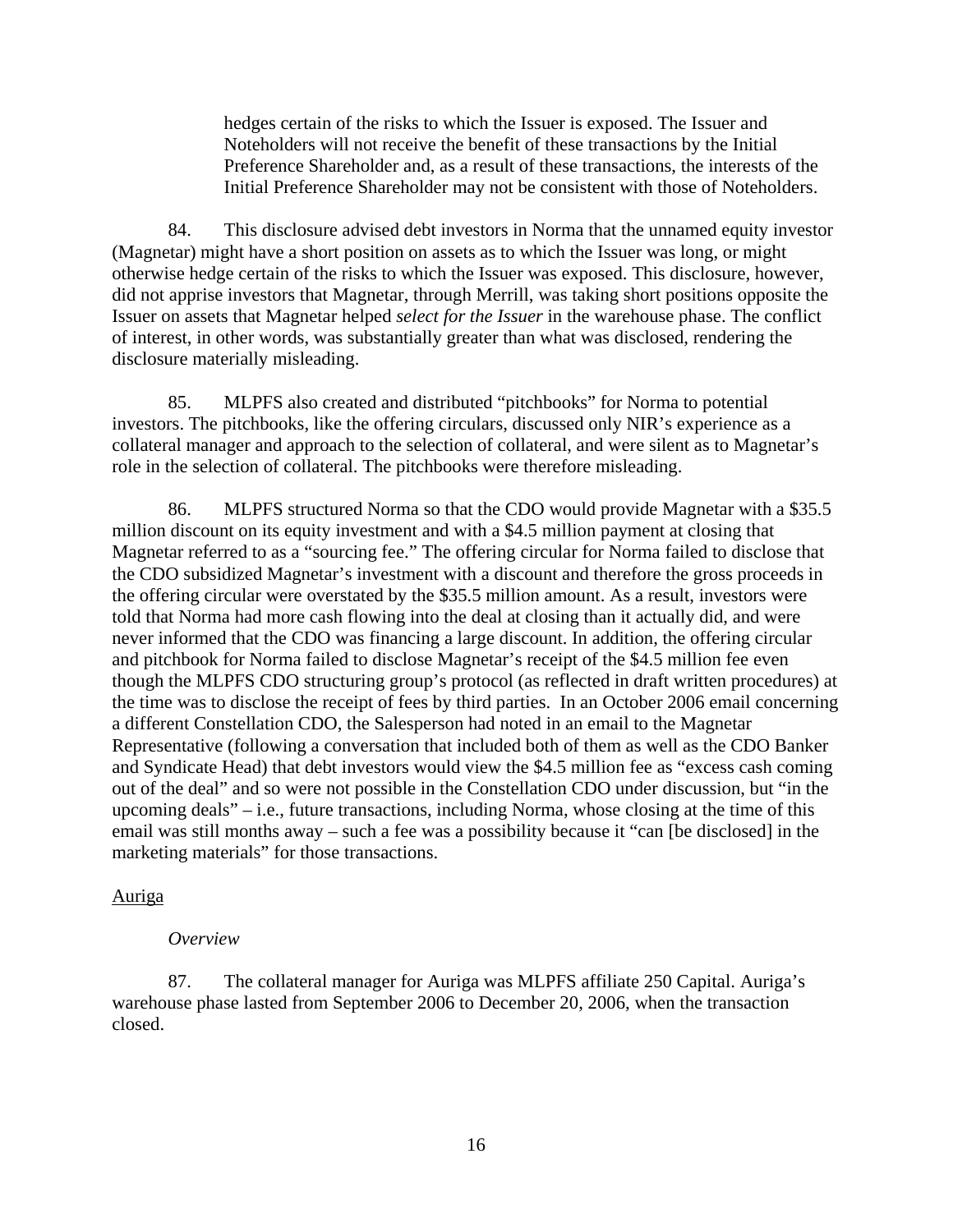88. Auriga's portfolio at closing consisted of 121 CDS in which Auriga sold protection to certain counterparties on various RMBS. Thus, Auriga was "long," and the ultimate counterparties were "short," those assets.

89. For 79 of those 121 CDS, the ultimate counterparty was MLI, which shared a system of records with MLPFS.<sup>12</sup> Thus, when collateral was being assembled for Auriga during its warehouse phase, a MLPFS affiliate effectively bought protection on 79 assets from another MLPFS affiliate, 250 Capital, which was acting on behalf of the Auriga warehouse.

90. MLPFS had agreed to pay most of the "carry" on Auriga's warehouse to Magnetar. Magnetar and 250 Capital in turn agreed to share the carry, so that Magnetar would receive 75%, and 250 Capital 25%, of the carry. Thus, Magnetar was entitled to most of the premiums that short counterparties paid to the warehouse for protection under the CDS

91. The 79 trades took place in September and October 2006 (the "September and October Trades"). In order to benefit Merrill, however, MLPFS's ABS trading desk ("Desk") did not record 68 of the September and October Trades in the MLPFS books and records where its CDS trades were regularly recorded at the time they occurred. Rather, to avoid paying carry to Magnetar in the event that any of the trades was excluded from Auriga's portfolio before the deal closed, the Desk delayed recording those 68 trades until after Auriga priced on November 22, 2006, when it became reasonably clear that each of those CDS would ultimately be included in Auriga's portfolio. That date was as much as two months after the September and October Trades occurred.

92. The Desk also delayed entering those 68 September and October Trades in MLPFS's books and records in the belief that it would avoid the necessity of having to trade out of those CDS in the event that they were not ultimately included in Auriga's portfolio. If any of the long positions that 250 Capital acquired for Auriga were not transferred from the warehouse to the CDO, the Desk believed that they would remain on MLPFS's books, potentially requiring Merrill to unwind them. The Desk believed that it could avoid this problem by delaying the recording of the trades.

93. When the Desk entered those 68 trades in MLPFS's books and records after Auriga priced on November 22, 2006, the Desk inaccurately recorded the trade date as November 22, 2006, rather than the September and October 2006 dates when the trades actually took place.

<sup>&</sup>lt;sup>12</sup> As was typical of CDOs at the time, for the CDS in Auriga's portfolio, MLI served as the initial counterparty. In the initial counterparty role, MLI directly faced Auriga as the short on the CDS in the portfolio, and then acted as an intermediary by entering into an offsetting long position with an "ultimate" short counterparty, such as another dealer, on the same reference RMBS, leaving MLI with no net exposure. For 83 of the CDS acquired for Auriga's portfolio during the warehouse period and after closing, however, MLI did not enter into such offsetting trades, and thus, MLI itself was also the ultimate counterparty with short exposure on those trades.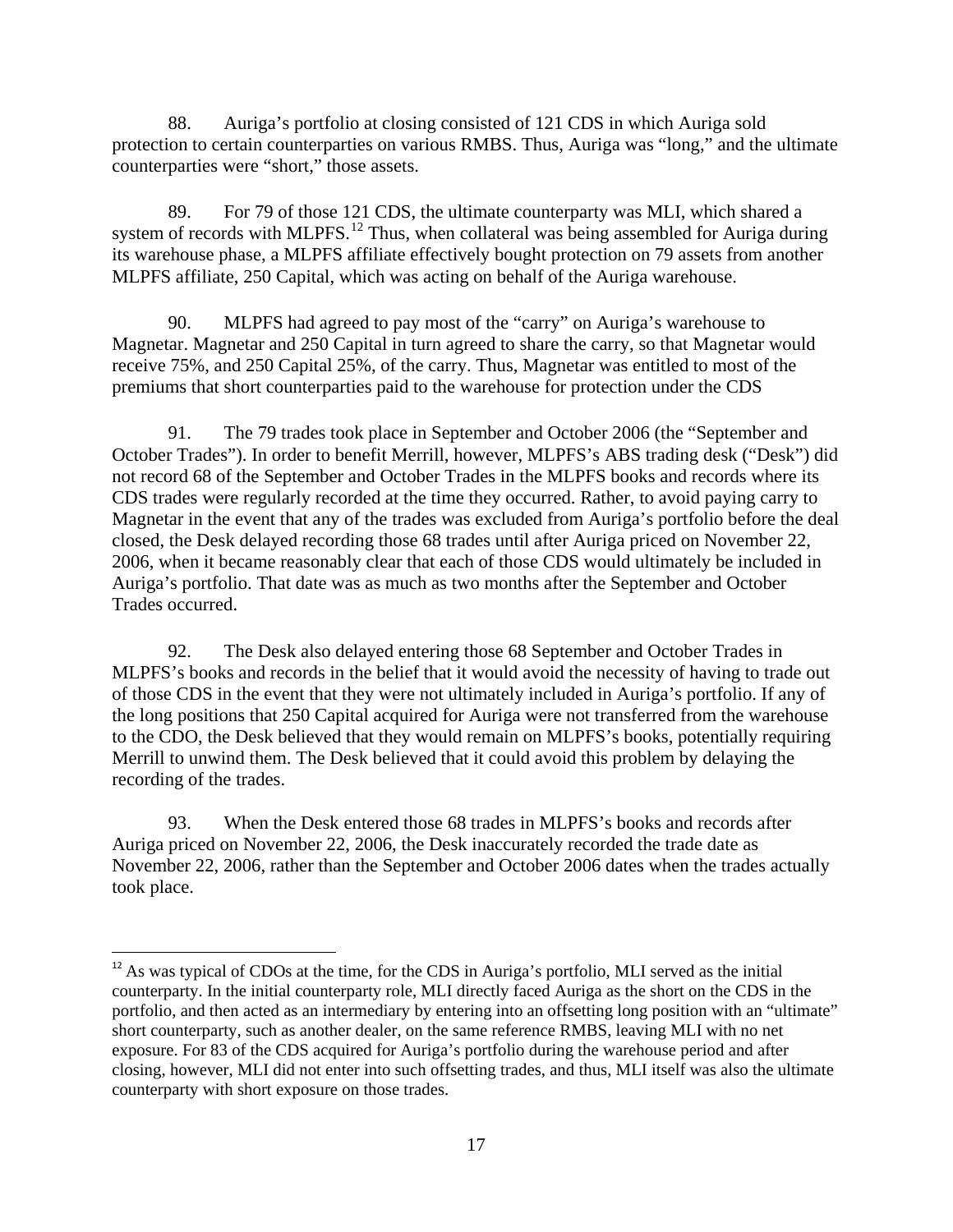### *MLPFS's Failure To Properly Record the September and October Trades*

94. 250 Capital (on behalf of the Auriga warehouse) and the Desk (on behalf of MLI) agreed to the following CDS trades on or about the respective dates and at the notional values below:

| <b>Trade Date</b> | <b>Notional Value</b> | Number of Trades |
|-------------------|-----------------------|------------------|
|                   |                       |                  |
| 09/19/2006        | \$132,000,000         | 19               |
|                   |                       |                  |
| 09/20/2006        | \$90,000,000          | 7                |
|                   |                       |                  |
| 09/21/2006        | \$47,000,000          | 7                |
|                   |                       |                  |
| 10/02/2006        | \$85,000,000          | 10               |
|                   |                       |                  |
| 10/06/2006        | \$120,000,000         | 15               |
|                   |                       |                  |
| 10/10/2006        | \$90,000,000          | 6                |
|                   |                       |                  |
| 10/13/2006        | \$40,000,000          | $\overline{4}$   |
|                   |                       |                  |

95. Together, the 68 CDS trades above had a notional value of \$604 million, representing approximately 40 percent of the total notional value of Auriga's fully-ramped portfolio, and 75 percent of the notional value of the total number of CDS trades between 250 Capital (on behalf of Auriga) and MLI before and after closing.

96. At the time of each of the September and October Trades, 250 Capital and the Desk agreed upon the reference RMBS asset on which Auriga was to sell protection as well as the spread payable to Auriga.

97. Although MLPFS did not generate confirmations for the September and October Trades, both 250 Capital and the Desk understood that they were bound to execute the CDS, and that the trades occurred, when they agreed upon the RMBS reference assets and spreads on the respective September and October dates above.

98. In contemporaneous emails, both 250 Capital and the Desk referred to trades as having been "locked" once they agreed upon spreads. For example, in an email to 250 Capital dated October 6, 2006 – one of the trade dates set forth above – referring to an asset on which 250 Capital had agreed to sell protection, a trader on the Desk ("Trader") wrote: "spreads are locked effective now. Cool?" Similarly, an October 11, 2006 spreadsheet that 250 Capital sent to the Desk records the October 6 Trades as "locked."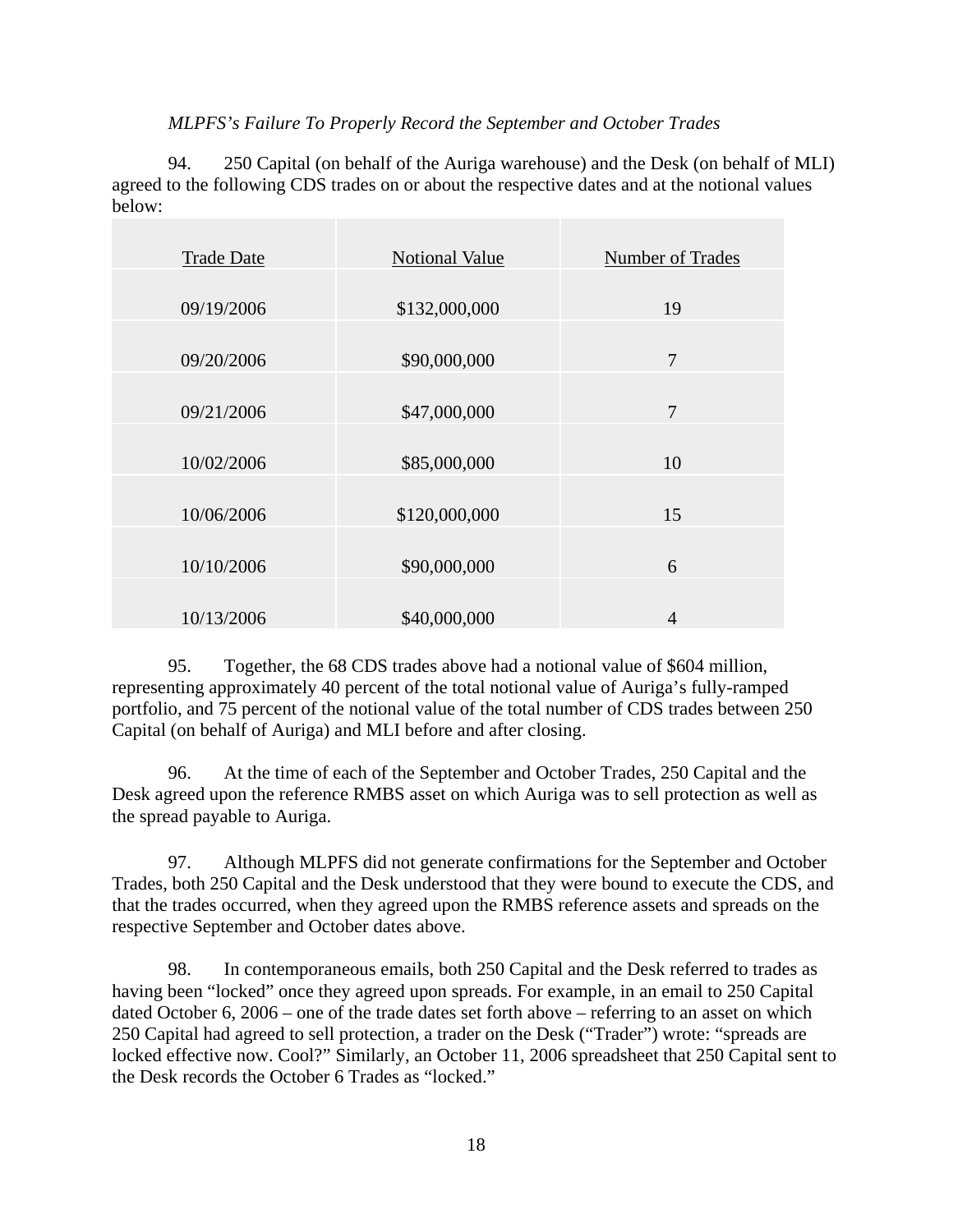99. The Desk's informal platform for retaining information from prior trades, known as "Xlint," further reflected the Desk's understanding that the September and October Trades took place on the September and October dates set forth above, in that the Desk's entries for 14 of the Auriga CDS trades in Xlint show dates in September or October.

100. MLPFS's "US Based Credit Derivative Business Compliance Supervision Manual," which applied to the Desk in 2006, required, *inter alia*, that "[a]ll business transactions must be properly recorded on the Firm's 'Books and Records' in a prompt and timely manner (processed the same day as the transaction is executed)[.]"

101. Despite the parties' understanding that the September and October Trades were effective in September and October, and MLPFS's policy that trades were to be recorded "in a prompt and timely manner," the Desk delayed recording 68 of those trades in MLPFS's database for synthetic trades, known as "Aurora." The Desk did so in order to benefit Merrill by avoiding the need to pay carry to Magnetar on any of the September and October Trades that might be excluded from Auriga's portfolio prior to closing.

102. Ordinarily, to compensate Merrill for the risk it assumed in keeping the CDS in Auriga's warehouse on its books during the ramping period, Merrill would have kept for itself the warehouse carry, including CDS spread, paid to the warehouse prior to closing. However, in exchange for Magnetar's agreement to purchase the equity in Auriga, MLPFS agreed to pay the carry to Magnetar, which subsequently agreed to pay 25% of the carry it received to 250 Capital, but MLPFS did not promptly record that liability. The Desk therefore deferred recording the trades in Aurora until after Auriga priced on November 22, 2006, when it became reasonably certain that each of the September and October Trades would be transferred from the warehouse into Auriga's portfolio.

103. In a November 15, 2006 email to the Head Trader, the Trader, who had executed the September and October Trades, wrote: "Most single name trades [facing the Desk] are not done as I didn't want to give [Magnetar] carry if the bond was thrown out of the vehicle."

104. Similarly, in a December 20, 2006 email to the Head Trader under the subject heading "CDS for auriga", 250 Capital's Managing Director wrote: "[The Trader] mentioned a concern about the cds names and the way we booked them. I was insistant [*sic*] that we lag the trade, but lock the spreads. the negative carry ml would have on that for the warehouse was about 750k /month given Magnetar's warehouse carry arrangement. There was no reason to start paying a derivative early."

105. Moreover, the Desk postponed the entry of the September and October trades in Aurora because it believed that doing so might avoid a need for Merrill to trade out of the CDS if they were not ultimately included in Auriga's portfolio. If the CDS trades were not transferred from the warehouse to the CDO, the long positions that 250 Capital acquired on behalf of Auriga would have remained on MLPFS's books, potentially requiring that the Desk unwind them. In the Desk's view, it could obviate any need to do so by delaying the recording of the September and October Trades.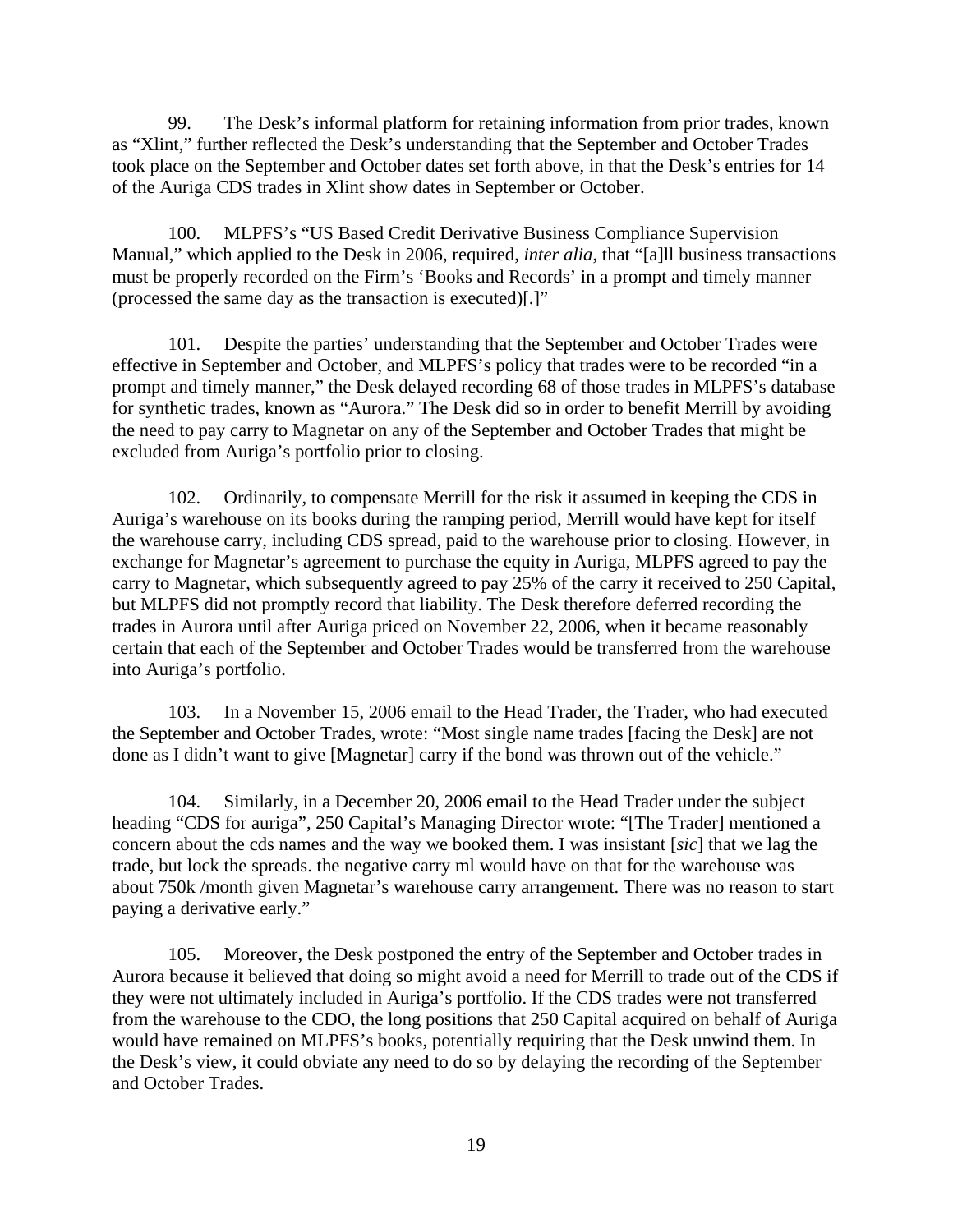106. As the Trader explained to the Head Trader in a November 27, 2006 email: "[250 Capital] and I discussed the option of booking the trades and we mutually decided not to. I saw no reason to pay carry … and I thought I was giving us/[250 Capital] more flexibility if names were kicked out of the deal (i.e. if the trade doesn't exist there's nothing to liquidate)."

107. Accordingly, Merrill did not record 68 of the September and October Trades in its systems until after Auriga priced on November 22, 2006, when it became reasonably certain that the September and October Trades would be included in Auriga's portfolio.

108. Moreover, Merrill inaccurately recorded the date for the September and October Trades in Aurora as November 22, 2006, rather than the September and October dates on which the trades actually occurred. Thus, MLPFS's books and records showed a trade date for the September and October 2006 Trades that was as much as two months later than the actual trade dates.

#### **D. Violations**

109. As a result of the conduct described above, MLPFS willfully<sup>13</sup> violated Sections  $17(a)(2)$  and  $17(a)(3)$  of the Securities Act, which prohibit, in the offer or sale or securities, respectively "obtain[ing] money or property by means of any untrue statement of a material fact or any omission to state a material fact necessary in order to make the statements made, in light of the circumstances under which they were made, not misleading," and "engag[ing] in any transaction, practice, or course of business which operates or would operate as a fraud or deceit upon the purchaser."

110. As a result of the conduct described above, MLPFS willfully<sup>14</sup> violated Section  $17(a)(1)$  of the Exchange Act and Rule  $17a-3(a)(2)$  thereunder, which require every registered broker or dealer to make and keep current ledgers or other records reflecting, among other things, all assets and liabilities.

<sup>&</sup>lt;sup>13</sup> A willful violation of the securities laws means merely "that the person charged with the duty knows what he is doing.'" *Wonsover v. SEC*, 205 F.3d 408, 414 (D.C. Cir. 2000) (quoting *Hughes v. SEC*, 174 F.2d 969, 977 (D.C. Cir. 1949)). There is no requirement that the actor "'also be aware that he is violating one of the Rules or Acts.'" *Id.* (quoting *Gearhart & Otis, Inc. v. SEC*, 348 F.2d 798, 803 (D.C. Cir. 1965)).

<sup>14</sup> *See supra* note 13.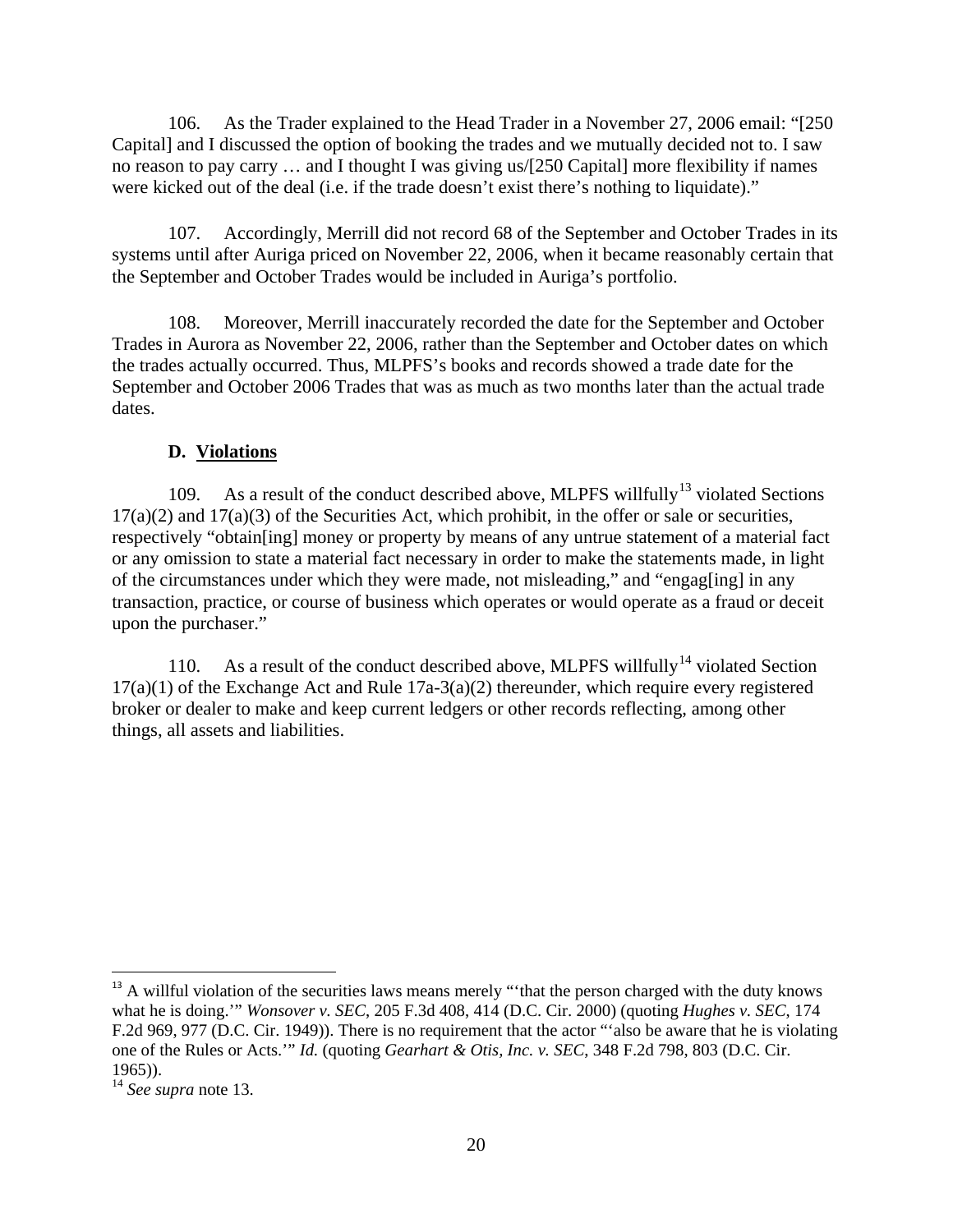In view of the foregoing, the Commission deems it appropriate and in the public interest to impose the sanctions agreed to in Respondent MLPFS's Offer.

Accordingly, pursuant to Section 8A of the Securities Act and Sections 15(b)(4) and 21C of the Exchange Act, it is hereby ORDERED that:

A. Respondent MLPFS cease and desist from committing or causing any violations and any future violations of Sections 17(a)(2) and 17(a)(3) of the Securities Act and Section 17(a)(1) of the Exchange Act and Rule 17a-3(a)(2) thereunder.

B. Respondent MLPFS is censured.

C. Respondent shall, within ten (10) business days of the entry of this Order, pay disgorgement of \$56,286,000 and prejudgment interest of \$19,228,027 and a civil money penalty in the amount of \$56,286,000 (for a total payment of \$131,800,027) to the United States Treasury. If timely payment is not made, additional interest shall accrue pursuant to SEC Rule of Practice 600 and 31 U.S.C. § 3717. Payment must be made in one of the following ways:

(1) Respondent may transmit payment electronically to the Commission, which will provide detailed ACH transfer/Fedwire instructions upon request;

(2) Respondent may make direct payment from a bank account via Pay.gov through the SEC website at http://www.sec.gov/about/offices/ofm.htm; or

(3) Respondent may pay by certified check, bank cashier's check, or United States postal money order, made payable to the Securities and Exchange Commission and handdelivered or mailed to:

Enterprise Services Center Accounts Receivable Branch HQ Bldg., Room 181, AMZ-341 6500 South MacArthur Boulevard Oklahoma City, OK 73169